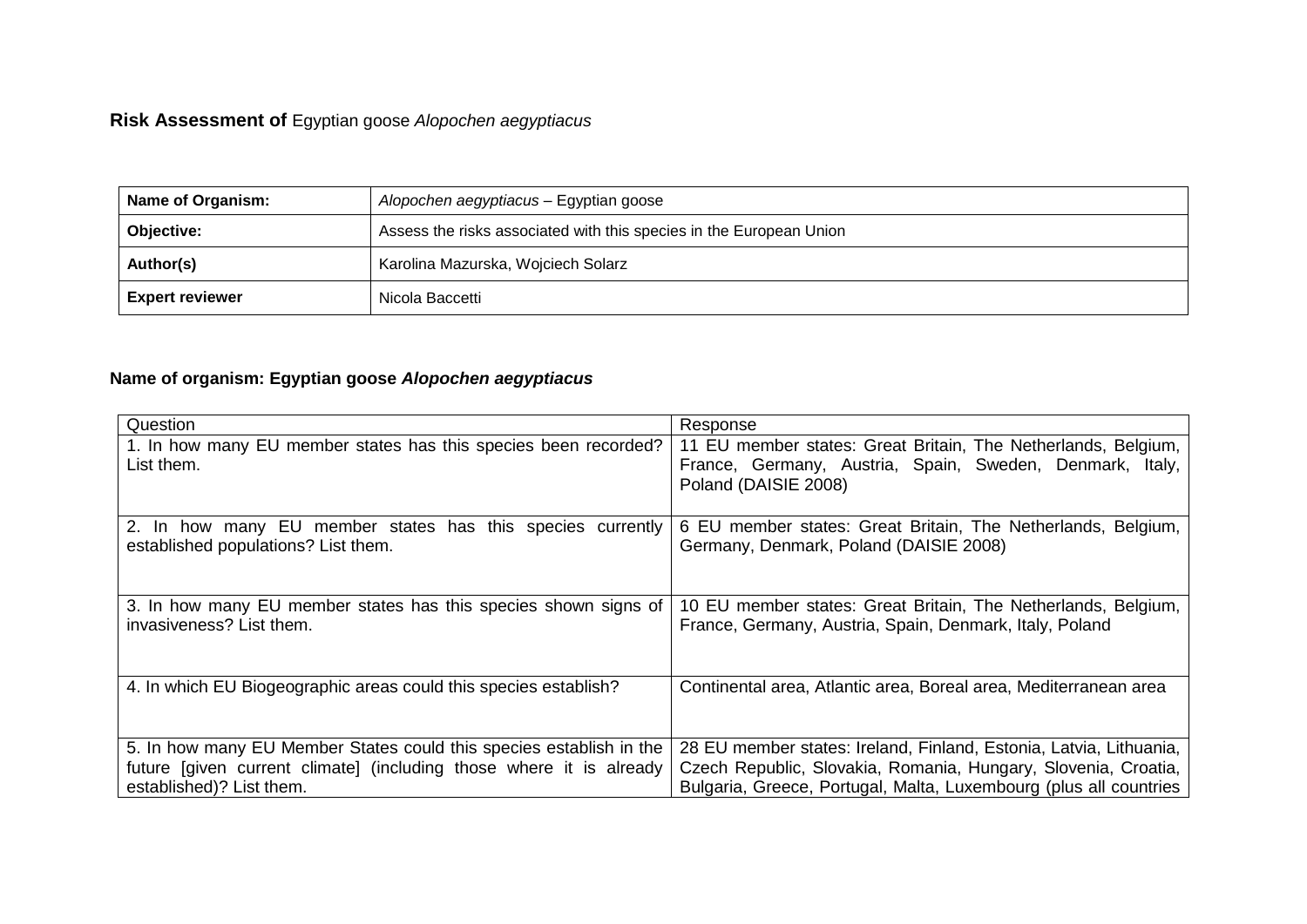|                                                                                                                                 | in which the species has been recorded)                         |
|---------------------------------------------------------------------------------------------------------------------------------|-----------------------------------------------------------------|
| 6. In how many EU member states could this species become invasive   28 EU member states. Invasiveness is possible in every EU  | a large geographic distribution range and is largely sedentary. |
| in the future [given current climate] (where it is not already member state. The Egyptian goose is a generalist species. It has | Based on evidence from the past, the species has a high         |
| established)?                                                                                                                   | colonization and dispersion potential.                          |

# **Organism information**

| Organism information    | Response    | Comment                                                                                              |
|-------------------------|-------------|------------------------------------------------------------------------------------------------------|
| the<br>Identify         | Alopochen   | Yes, this species can be adequately distinguished from other entities                                |
| organism. Is it clearly | aegyptiacus |                                                                                                      |
| a single taxonomic      | Linnaeus,   |                                                                                                      |
| entity and can it be    | 1766        |                                                                                                      |
| adequately              |             |                                                                                                      |
| distinguished<br>from   |             |                                                                                                      |
| other entities of the   |             |                                                                                                      |
| same rank?              |             |                                                                                                      |
| 2. Does a relevant      | Yes         | Risk analysis of the Egyptian Goose was carried out in the Netherlands (Gyimesi & Lensink 2010).     |
| risk<br>earlier         |             | Completed risk assessment for Great Britain is to follow the comment period (Wright 2011).           |
| exist?<br>assessment    |             |                                                                                                      |
| (give details of any    |             |                                                                                                      |
| risk<br>previous        |             |                                                                                                      |
| assessment)             |             |                                                                                                      |
| 3. Where<br>the<br>is   |             | Africa – central and south: Angola; Botswana; Burkina Faso; Burundi; Cameroon; Central African       |
| organism native?        |             | Republic; Chad; Congo; The Democratic Republic of the Congo,; Djibouti; Egypt; Equatorial Guinea;    |
|                         |             | Eritrea; Ethiopia; Gabon; Gambia; Guinea; Guinea-Bissau; Kenya; Lesotho; Malawi; Mali; Mauritania;   |
|                         |             | Mozambique; Namibia; Niger; Nigeria; Rwanda; Senegal; Somalia; South Africa; South Sudan; Sudan;     |
|                         |             | Swaziland; Tanzania, United Republic of Tunisia; Uganda; Zambia; Zimbabwe (BirdLife International    |
|                         |             | $2012$ ).                                                                                            |
| 4. What is the global   |             | Apart from Europe, Egyptian goose was introduced to the United States, Israel, United Arab Emirates, |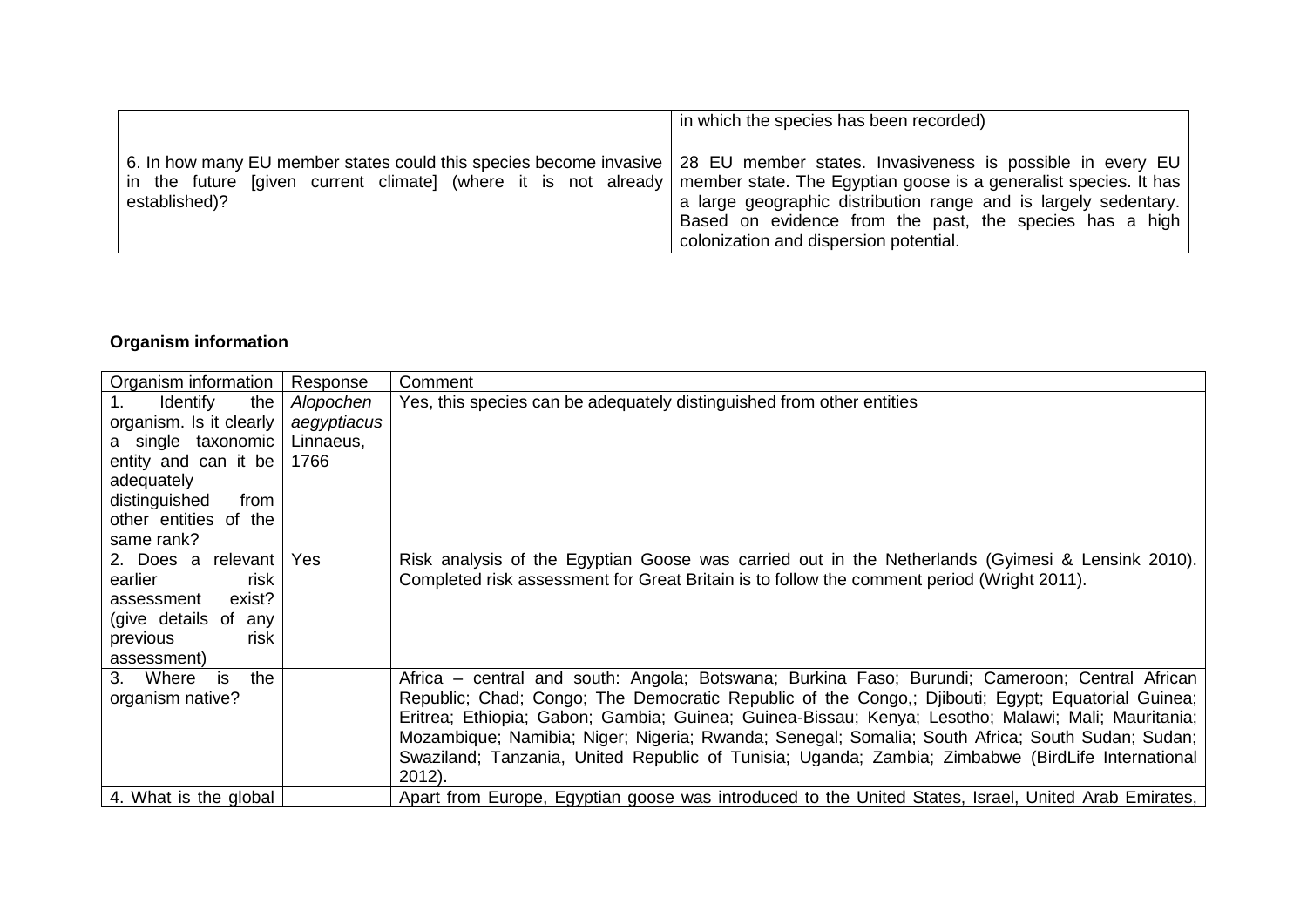| distribution<br>of the<br>organism (excluding<br>Europe)?                                                                                            |     | Mauritius, New Zealand and Australia (Long 1981; Blair et al. 2000; Braun 2004; Banks et al. 2008;<br>BirdLife International 2012).                                                                                                                                                                                                                                                                                                                                                                                                                                                                                                                                                                                                                                                                                                                                                                                                                                                                                                                                                                                                                                                                                                                                                                                                                                                                                                                                                                                                                                                                                                                                                                                                                                                                                                                                                                              |
|------------------------------------------------------------------------------------------------------------------------------------------------------|-----|------------------------------------------------------------------------------------------------------------------------------------------------------------------------------------------------------------------------------------------------------------------------------------------------------------------------------------------------------------------------------------------------------------------------------------------------------------------------------------------------------------------------------------------------------------------------------------------------------------------------------------------------------------------------------------------------------------------------------------------------------------------------------------------------------------------------------------------------------------------------------------------------------------------------------------------------------------------------------------------------------------------------------------------------------------------------------------------------------------------------------------------------------------------------------------------------------------------------------------------------------------------------------------------------------------------------------------------------------------------------------------------------------------------------------------------------------------------------------------------------------------------------------------------------------------------------------------------------------------------------------------------------------------------------------------------------------------------------------------------------------------------------------------------------------------------------------------------------------------------------------------------------------------------|
| What<br>the<br>5.<br>is<br>of<br>distribution<br>the<br>organism in Europe?                                                                          |     | Great Britain, The Netherlands, Belgium, France, Germany, Austria, Spain, Denmark, Italy, Poland<br>(DAISIE 2008)                                                                                                                                                                                                                                                                                                                                                                                                                                                                                                                                                                                                                                                                                                                                                                                                                                                                                                                                                                                                                                                                                                                                                                                                                                                                                                                                                                                                                                                                                                                                                                                                                                                                                                                                                                                                |
| 6. Is the organism<br>known to be invasive<br>(i.e.<br>to<br>threaten<br>habitats<br>organisms,<br>ecosystems)<br>or<br>anywhere<br>in the<br>world? | Yes | While invasiveness of Egyptian goose is often suspected, paucity of detailed studies of the impact of this<br>species in its introduced range makes it difficult to confirm these claims. Increase in numbers of<br>introduced species has been demonstrated to stimulate research (McKenzie & Robertson 2015).<br>Hybridization of Egyptian geese occurs with other goose and duck species (Banks et al. 2008). Reported<br>cases include mallard Anas platyrhynchos, ruddy shelduck Tadorna ferruginea, shelduck T. tadorna,<br>barnacle goose Branta leucopsis and Canada goose B. canadensis (Lensink 1996; Harrop 1998; Lever<br>2005; McCarthy 2006). Hybrids are usually infertile (Homma & Geiter 2010).<br>The species is aggressive towards other birds (Teixeira 1979; Lensink 1996; Pieterse & Tamis 2005),<br>which may limit availability of foraging areas - particularly important during moulting (usually in summer),<br>when many waterfowl species become flightless.<br>In the Netherlands and Belgium, there is some evidence that Egyptian Geese may cause a reduction in<br>the numbers of other waterbirds, through its aggressive behaviour towards them (Sneep 1999; Anselin &<br>Devos 2007). The Egyptian goose may chase away goshawks Accipiter gentilis and buzzards from their<br>nests, which forces them to delay the onset of their breeding at a risk of failure (van Dijk 2000). The<br>species also takes over nesting sites of shelducks and mallards (Van den Bergh 1993; Lensink 1996).<br>Egyptian geese may start breeding already in February thus taking over the most suitable nesting sites<br>before other species start their breeding period.<br>In South Africa breeding success of black a sparrowhawk Accipiter melanoleucus was lowered as a result<br>of taking over the nests by Egyptian geese (Curtis et al. 2007). New research also show that black |
|                                                                                                                                                      |     | sparrowhawks avoid direct conflict with Egyptian goose - large and aggressive competitor and instead<br>choose the passive strategy of allocating more resources to multiple nest building (Sumasgutner et al.<br>2016).<br>Fierce territoriality causes that Egyptian geese may drown other species, including shelduck, Magellan                                                                                                                                                                                                                                                                                                                                                                                                                                                                                                                                                                                                                                                                                                                                                                                                                                                                                                                                                                                                                                                                                                                                                                                                                                                                                                                                                                                                                                                                                                                                                                               |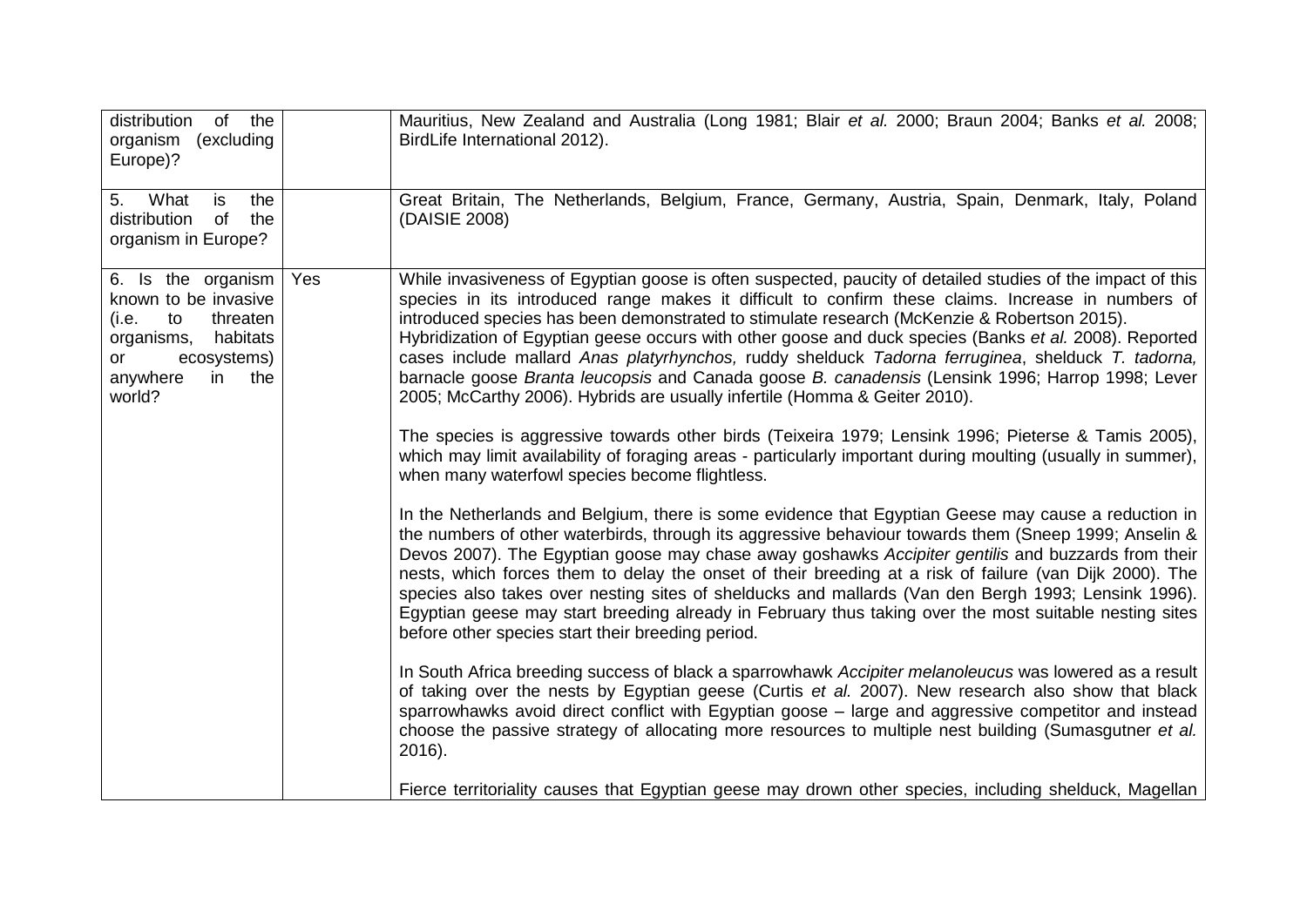|                                  |     | goose Chloephaga picta, mallard, moorhen Gallinula chloropus, house sparrow Passer domesticus,                                                                                                                   |
|----------------------------------|-----|------------------------------------------------------------------------------------------------------------------------------------------------------------------------------------------------------------------|
|                                  |     | starling Sturnus vulgaris, magpie Pica pica and blackbird Turdus merula (Eikhoudt 1973).                                                                                                                         |
|                                  |     |                                                                                                                                                                                                                  |
|                                  |     |                                                                                                                                                                                                                  |
|                                  |     | In South Africa the species is recognized as an agricultural pest. The population there has increased by                                                                                                         |
|                                  |     | 163% over the past 20 years (Mackay et al. 2014). It is dependent on grasslands, which are commonly<br>fertilized agricultural pastures (Beck et al. 2002, Mangnall & Crowe 2001 2002). Grazing of a large       |
|                                  |     | number of geese (e.g. aggregations during moulting, reaching occasionally more than 1.000 individuals)                                                                                                           |
|                                  |     | causes damage to grasslands. Trampling, fouling and aggressive behaviour is also a nuisance on golf                                                                                                              |
|                                  |     | courses and in parks in South Africa (Little & Sutton 2013; Mackay et al. 2014).                                                                                                                                 |
|                                  |     | Also in England and the Netherlands winter foraging areas may include grain fields (Sutherland & Allport                                                                                                         |
|                                  |     | 1991). Similarly, the Belgian population switches to winter grain, sugar beet and potato fields in winter                                                                                                        |
|                                  |     | and spring Beck et al. (2002). Additionally to actual consumption, damage may be caused also by                                                                                                                  |
|                                  |     | trampling and polluting pastures by defecation.                                                                                                                                                                  |
|                                  |     | Although the species is not known to make long distance movements, it may be a potential vector of                                                                                                               |
|                                  |     | avian influenza. Moulting aggregations in summer and large flocks feeding in winter may increase the risk                                                                                                        |
|                                  |     | of easy spread of the disease, particularly that these concentrations may be in the vicinity of poultry farms                                                                                                    |
|                                  |     | (Gyimesi & Lensink 2010). In South Africa, an outbreak of H5N2 avian influenza at an ostrich farm was<br>attributed to the presence of Egyptian goose (Thompson et al. 2008). In Israel it was demonstrated that |
|                                  |     | the species carries the avian paramyxovirus, serotype 3 (Shihmanter et al. 1998).                                                                                                                                |
|                                  |     |                                                                                                                                                                                                                  |
|                                  |     | Large moulting flocks may intensify eutrophication by defecating in small water reservoirs, which may                                                                                                            |
|                                  |     | increase P/N ratio. Consequently, the risk of algal and bacterial blooms and infections may increase<br>(Anselin & Devos 2007; Gyimesi & Lensink 2010).                                                          |
|                                  |     |                                                                                                                                                                                                                  |
|                                  |     | Large flocks of geese may be a nuisance due to defecating on public roads, and in recreational areas                                                                                                             |
|                                  |     | near water reservoirs. Although no records are available of Egyptian geese attacking humans, the<br>species is known to be aggressive (Gyimesi & Lensink 2010).                                                  |
|                                  |     |                                                                                                                                                                                                                  |
| Could<br>7.<br>the               | Yes | The species is present in zoological gardens and private collections; risk for accidental or voluntary                                                                                                           |
| organism<br>establish            |     | releases is high. According to Zoological Information Management System there are 357 individuals kept                                                                                                           |
| under<br>protected<br>conditions |     | in 64 institutions (mainly zoos) across Europe in 2016 (ZIMS 2016). Respective estimates are not<br>available for private collections, although it is likely that the numbers of birds they hold is higher.      |
| (e.g.                            |     |                                                                                                                                                                                                                  |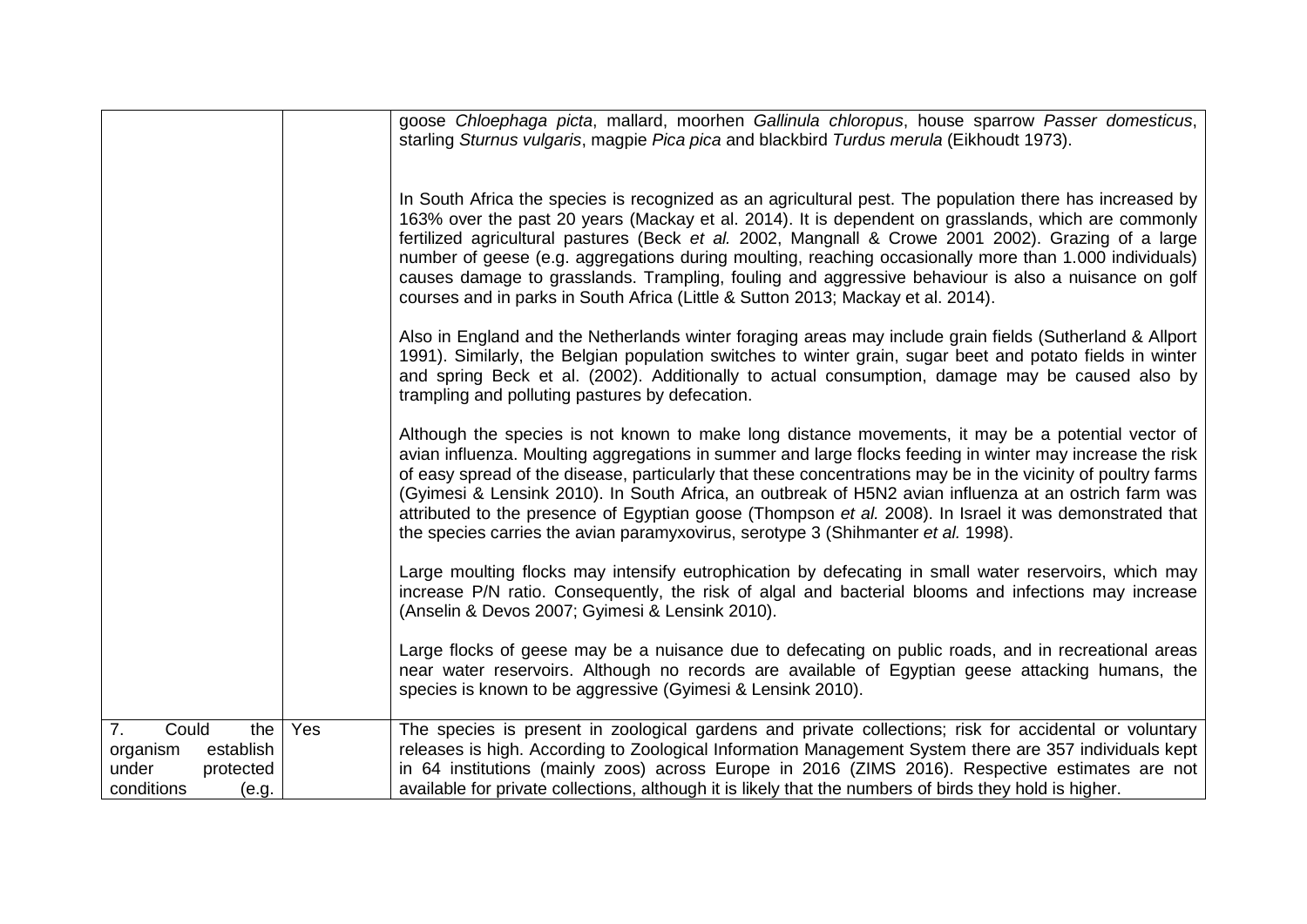| glasshouses,             |                                                                                                                                                                                    |
|--------------------------|------------------------------------------------------------------------------------------------------------------------------------------------------------------------------------|
| aquaculture facilities,  |                                                                                                                                                                                    |
| terraria,<br>zoological  |                                                                                                                                                                                    |
| gardens) in Europe?      |                                                                                                                                                                                    |
| 8. Has the organism      | The native range of the Egyptian goose is in Africa and it breeds in mainly sub-tropical regions south of                                                                          |
| entered<br>and           | the Sahara up to and including the Upper-Nile area in Egypt (Brown et al. 1982). Until early 18th century,                                                                         |
| established<br>viable    | its range extended to Algeria, Tunisia, Turkey, the western part of the Middle-East, and as far north as                                                                           |
| (reproducing)            | Hungary (Schenk 1918; Brehm 1927). Reasons for the range retraction are unknown (Cramp & Simmons                                                                                   |
| populations in new       | 1978).                                                                                                                                                                             |
| outside<br>areas<br>its  |                                                                                                                                                                                    |
| original range, either   | All European populations of Egyptian geese originate from four main sources: birds escaped from parks                                                                              |
| as a direct or indirect  | in East Anglia (England), in The Hague and in Groningen (The Netherlands) and in Brussels (Belgium)                                                                                |
| of<br>result<br>man's    | (Gyimesi & Lensink 2010). Also in Poland breeding population was established by individuals that                                                                                   |
| activities? Can the      | escaped from captivity (Alien Species in Poland 2016). Escapes at other locations (e.g. Germany) are not                                                                           |
| organism<br>spread       | excluded.                                                                                                                                                                          |
| rapidly<br>natural<br>by |                                                                                                                                                                                    |
| means or by human        | Expansion of the English population has been fairly slow since its establishment more than 300 years                                                                               |
| assistance?              | ago. In continental Europe, however, the spread was rapid and exponential shortly after the first breeding                                                                         |
|                          | (Lensink 1999a; Gyimesi & Lensink 2010). In the Netherlands the average speed of expansion of the                                                                                  |
| 9. Whether there are     | breeding range was estimated at 3 km per year until 1994 (Lensink 1998; 2002).<br>Egyptian geese is a game species in some countries, including Great Britain, Belgium and Germany |
| any benefits from the    | (Gyimesi & Lensink 2010). Numbers on individuals shot in Germany are on a sharp increase. The mean                                                                                 |
| presence<br>of<br>the    | hunting bag between 2006/2007 and 2010/2011 was 5744 geese, whereas in 2012/2013 as many as                                                                                        |
| species?                 | 1083 Egyptian geese were hunted (Deutscher Jagdverband 2013). In North Rhine-Westphalia over 1600                                                                                  |
|                          | individuals were shot in 2006/2007 and nearly 7000 in 2013/2014 (NABU Nordrhein-Westfalen 2016). In                                                                                |
|                          | 2012 about 2500 Egyptian geese were shot in Lower Saxony, while in 2013 there were already almost                                                                                  |
|                          | 3100 individuals killed. In Hessen, the respective numbers increased from 874 in 2009 to 1425 in 2011                                                                              |
|                          | (Die Welt 2014).                                                                                                                                                                   |
|                          | The species is kept in zoological gardens and private collections, thereby providing some economic                                                                                 |
|                          | and/or social benefits. In areas where the species is still rare, it is perceived as an attraction both by                                                                         |
|                          | birdwatchers and general public (Avifaunistic Commission 2013), which may generate financial benefits                                                                              |
|                          | due to tourism, although they are minimal.                                                                                                                                         |

# **Probability of entry**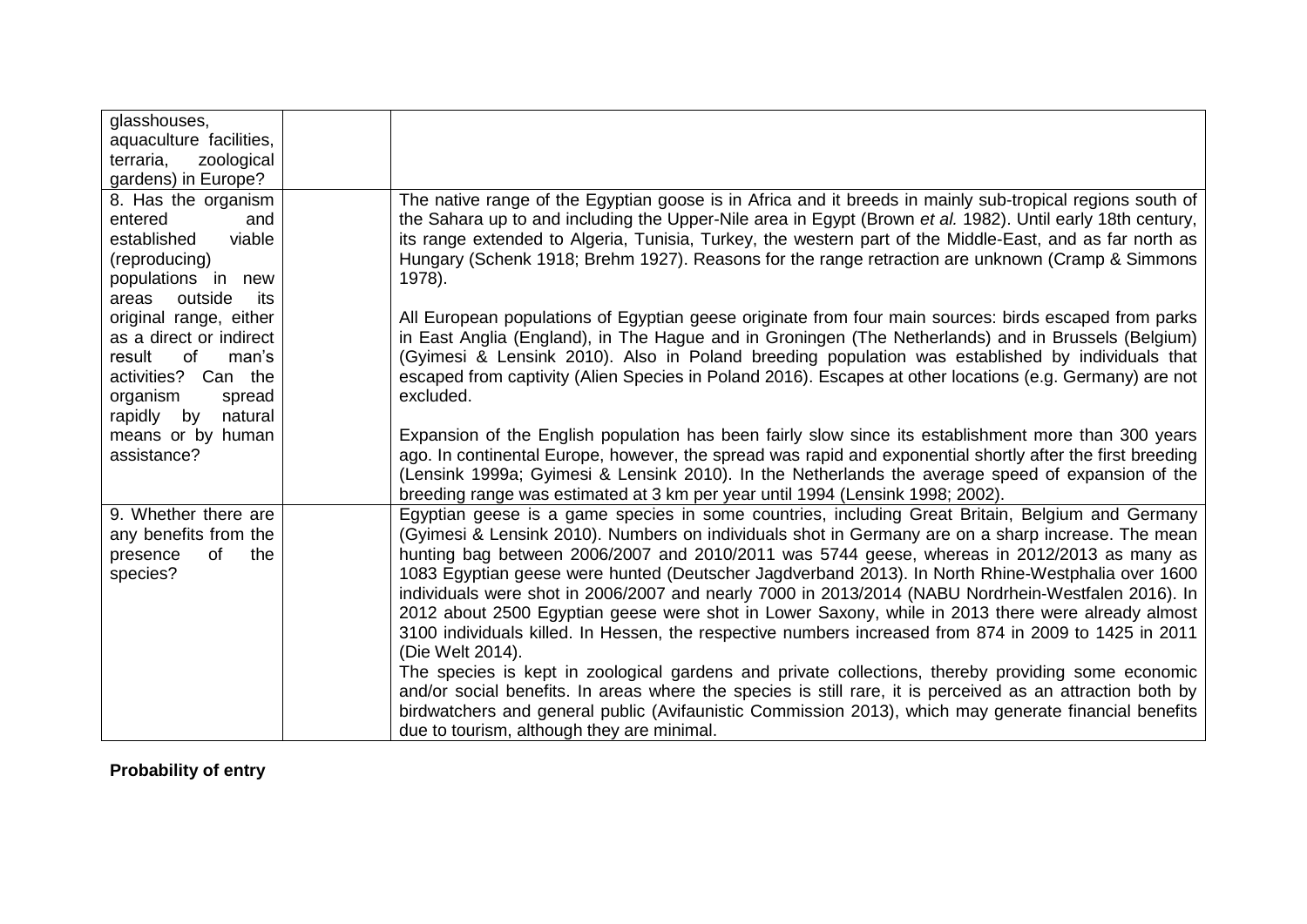| Question                                                                                                                                                            | Response                                                                   | Confidence | Comment                                                                                                                                                                                                                                                                                                                                                                                                                                                                                                                                                                                            |
|---------------------------------------------------------------------------------------------------------------------------------------------------------------------|----------------------------------------------------------------------------|------------|----------------------------------------------------------------------------------------------------------------------------------------------------------------------------------------------------------------------------------------------------------------------------------------------------------------------------------------------------------------------------------------------------------------------------------------------------------------------------------------------------------------------------------------------------------------------------------------------------|
| 1. How many active pathways are<br>relevant to the potential entry of<br>this organism?                                                                             | but<br>mainly<br>few,<br>keeping and<br>animal<br>trade                    | very high  | The species is already present in the Risk Assessment<br>area, with viable and spreading populations in 12 countries.<br>The main pathway for new introductions are escapes from<br>captivity. However, even if this is completely stopped, new<br>areas may be colonised as a result of expansion of<br>populations established in the past.                                                                                                                                                                                                                                                      |
| 2. List relevant pathways through<br>which the organism could enter.<br>Where possible give detail about<br>the specific origins and end points<br>of the pathways. | animal keeping and<br>trade, expansion of<br>existing<br>the<br>population |            | The primary pathway for entry involves escape or deliberate<br>release from captivity. Egyptian goose is commonly kept as<br>an ornamental species in zoos and private collections.<br>According to Zoological Information Management System<br>there were 357 individuals kept in 64 institutions (mainly<br>zoos) across Europe in 2016 (ZIMS 2016). Respective<br>estimates are not available for private collections, although<br>it is likely that the numbers of birds they hold is higher.<br>Importance of this pathway will remain high as long as the<br>species continues to be traded. |
| 3. Is entry along this pathway<br>intentional (e.g. the organism is<br>imported for trade) or accidental<br>(the organism is a contaminant of<br>imported goods)?   | intentional                                                                | very high  | The species is intentionally imported and traded in many<br>European countries. The animals may then escape or be<br>deliberately released.                                                                                                                                                                                                                                                                                                                                                                                                                                                        |
| 4. How likely is the organism to<br>be able to transfer from the<br>pathway to a suitable habitat or<br>host?                                                       | very likely                                                                | very high  | In most countries breeding populations were founded by<br>escapees, which proves that the transfer to a suitable<br>habitat is very easy (Gyimesi & Lensink 2010, Alien Species<br>in Poland 2016). The species often escapes or is released<br>in urban parks, suburban gardens, parkland, etc. (or move<br>there from the places where specimens were released or<br>escaped) that provide suitable habitats with supplemental<br>feeding from humans. From these areas the species may<br>spread to more natural habitats.                                                                      |
| 5. Estimate the overall likelihood<br>of entry into Europe based on this                                                                                            | very likely                                                                | very high  | The species is already present in Great Britain, The<br>Netherlands, Belgium, France, Germany, Austria, Spain,                                                                                                                                                                                                                                                                                                                                                                                                                                                                                     |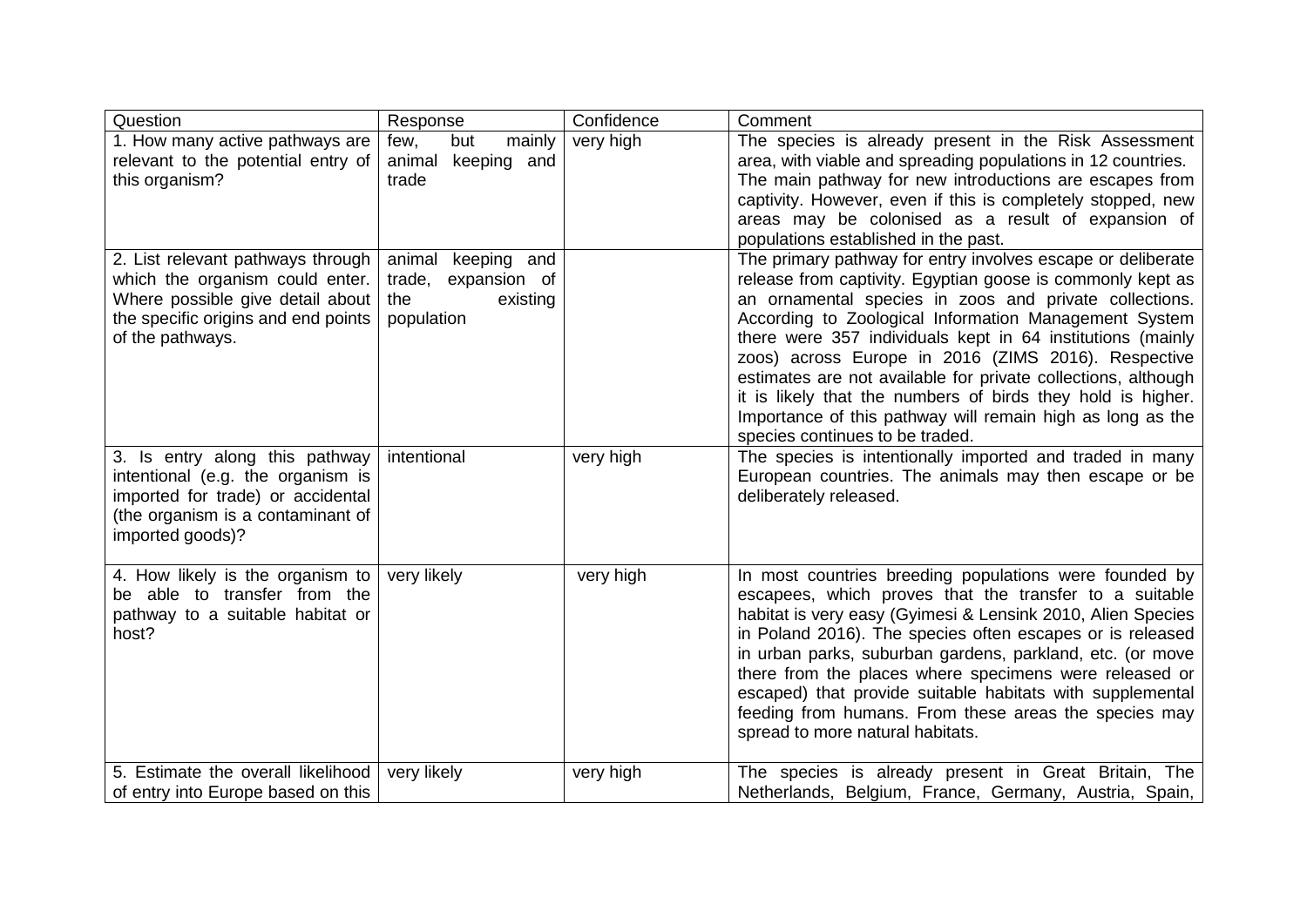| pathway |  | : Poland and is traded in others.<br>ltalv.<br>Denmark,<br>Sweden. |
|---------|--|--------------------------------------------------------------------|
|         |  |                                                                    |

#### **Probability of establishment**

| Question                                                                                                                                                                                        | Response    | Confidence | Comment                                                                                                                                                                                                                                                                                                                                                                                                                                                                                                                                                                                                                            |
|-------------------------------------------------------------------------------------------------------------------------------------------------------------------------------------------------|-------------|------------|------------------------------------------------------------------------------------------------------------------------------------------------------------------------------------------------------------------------------------------------------------------------------------------------------------------------------------------------------------------------------------------------------------------------------------------------------------------------------------------------------------------------------------------------------------------------------------------------------------------------------------|
| 1. How likely is it that the<br>organism will be able to establish<br>in Europe based on the similarity<br>between climatic conditions in<br>Europe and the organism's<br>current distribution? | very likely | very high  | The species is already established in Great Britain, the<br>Netherlands, Belgium, Germany, Denmark, Poland.<br>Due to its generalist behaviour, herbivory, wide range of<br>preferred nesting sites, it is a species that easily adapts to<br>new environments. In addition, its robustly-built body, non-<br>migratory behaviour, aggressive territorial defence, large<br>clutch size, multiple broods, few predators and high chick<br>survival all add to its high potential to establish fast growing<br>populations. For these reasons most territories in European<br>countries are considered suitable for Egyptian goose. |
| 2. How widespread are habitats widespread<br>or species necessary for the<br>development<br>survival,<br>and<br>multiplication of the organism in<br>Europe?                                    |             | very high  | Suitable habitats include areas with open water, short grass<br>and suitable nesting sites. This type of environment is very<br>widespread in most of Europe. The species also easily<br>adapts to man-made environments, e.g urban parks.<br>(Sutherland & Allport 1991).                                                                                                                                                                                                                                                                                                                                                         |
|                                                                                                                                                                                                 |             |            | Egyptian goose forage mainly on grass in Europe,<br>Northwest, but also South and Central, and hence found<br>extensive foraging habitat in the highly fertilized pastures of<br>the Netherlands (van Eerden et al. 1996). In addition, cold<br>winters that cause higher mortality are less frequent. As a<br>result, the population showed an exponential increase in<br>recent decades.                                                                                                                                                                                                                                         |

# **Probability of spread**

| -<br>Question<br>sponse | onfidence<br>いい | - -<br>Comment |
|-------------------------|-----------------|----------------|
|-------------------------|-----------------|----------------|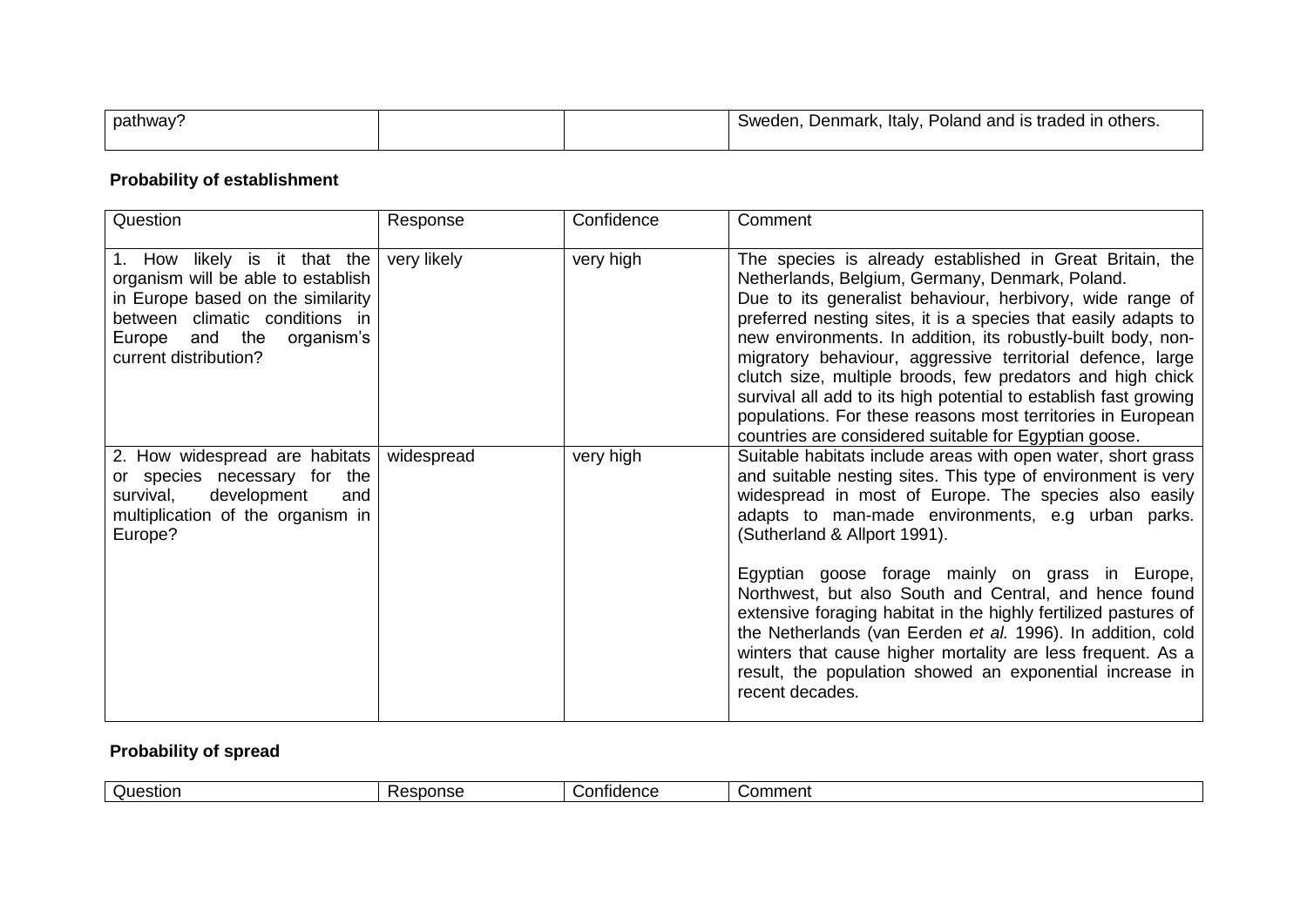| 1. How important is the expected   major<br>spread of this organism in Europe<br>by natural means? (Please list<br>and comment on the mechanisms<br>for natural spread.)            |       | very high | The history of the presence of Egyptian goose in Europe<br>leaves no doubt that once it is established, its spread by<br>natural means is inevitable. The spread is mainly due to<br>dispersal of immature individuals. The rate of spread is<br>estimated between intermediate in Great Britain (Gibbons et<br>al. 1993) to exponential in Germany (Gyimesi & Lensink<br>2010).                                                                                                                                                                                                                                                                                                                                    |
|-------------------------------------------------------------------------------------------------------------------------------------------------------------------------------------|-------|-----------|---------------------------------------------------------------------------------------------------------------------------------------------------------------------------------------------------------------------------------------------------------------------------------------------------------------------------------------------------------------------------------------------------------------------------------------------------------------------------------------------------------------------------------------------------------------------------------------------------------------------------------------------------------------------------------------------------------------------|
| 2. How important is the expected<br>spread of this organism in Europe<br>by human assistance? (Please<br>comment on the<br>and<br>list<br>mechanisms for human-assisted<br>spread.) | major | very high | Human assistance may amplify the potential of natural<br>expansion of the species by translocations and subsequent<br>escapes or deliberate releases. The presence of the<br>species in Europe began from deliberate introductions to<br>parks in East-England. Similar introductions occurred in the<br>Netherlands in the surroundings of The Hague and<br>Groningen and in the 1970's near Brussels in Belgium.<br>Nowadays the main pathway of Egyptian<br>goose<br>introductions in Europe has been connected to private<br>citizens and animal traders who keep birds in captivity, with<br>consequent risk of escape or release them into public<br>estates and parks (Gyimesi & Lensink 2010, Wright 2011). |
| 3. Within Europe, how difficult   moderate<br>would it<br>be<br>to<br>contain the<br>organism?                                                                                      |       | moderate  | Containment of the species would require significant efforts<br>in areas where large populations are established.<br>Additionally, However, practical difficulties are likely to arise<br>because of potential<br>public<br>opposition<br>there<br>to<br>control/eradication. However, the species is absent or at<br>early stages of invasion in large parts of the continent where<br>suitable conditions exist. In these areas. In these areas<br>containment of the species would be relatively easy,<br>provided adequate commitment.                                                                                                                                                                          |
| 4. Estimate the overall potential<br>for future spread for this organism<br>in Europe (using the comment<br>box to indicate any key issues).                                        | major | very high | It is very likely that the species will further spread. It was<br>expected that the $0^{\circ}$ C isocline would form the approximate<br>border of the possible expansion range, as severe winters<br>may have a negative effect on such a tropical-subtropical<br>species (Lensink 1998; Gyimesi & Lensink 2010). However,<br>the recent expansion of the species and successful                                                                                                                                                                                                                                                                                                                                   |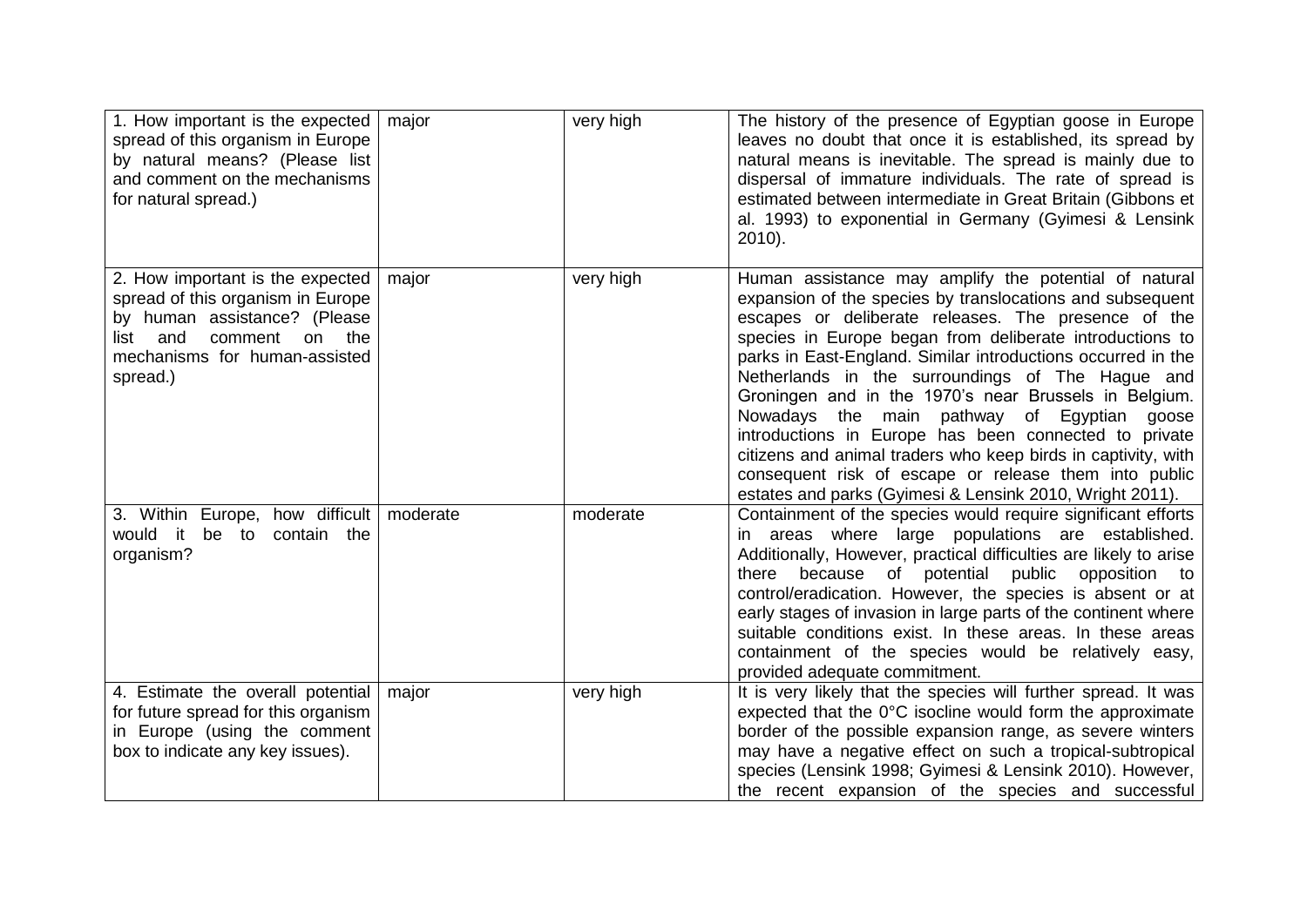| that<br>capable<br>winterinc<br>Poland.<br>alsc<br><i>v</i> ndicates<br>Οt<br>ın<br>ıs                              |
|---------------------------------------------------------------------------------------------------------------------|
| $\overline{\phantom{0}}$<br>2016).<br><b>Jo (Birdwatchin^</b><br>spro<br>or climates "<br>cooler<br>nı<br>…Jadinu … |

# **Probability of impact**

| Question                                                                                                                                                                        | Response | Confidence | Comment                                                                                                                                                                                                                                                                                                                                                                                                                                                                                                                                                                                                                                                                                                                                                                                                                                                                                                                                                                                                                                                                                                                                                                                                                                                                                                                                                               |
|---------------------------------------------------------------------------------------------------------------------------------------------------------------------------------|----------|------------|-----------------------------------------------------------------------------------------------------------------------------------------------------------------------------------------------------------------------------------------------------------------------------------------------------------------------------------------------------------------------------------------------------------------------------------------------------------------------------------------------------------------------------------------------------------------------------------------------------------------------------------------------------------------------------------------------------------------------------------------------------------------------------------------------------------------------------------------------------------------------------------------------------------------------------------------------------------------------------------------------------------------------------------------------------------------------------------------------------------------------------------------------------------------------------------------------------------------------------------------------------------------------------------------------------------------------------------------------------------------------|
| 1. How great is the economic loss<br>caused by the organism within its<br>existing<br>geographic<br>range<br>excluding Europe, including the<br>cost of any current management? | moderate | medium     | After a 163% increase in the population numbers over the<br>past 20 years, in South Africa the species is recognized as<br>an agricultural pest (Mackay et al. 2014). The local<br>population is dependent on grasslands, which are<br>commonly fertilized agricultural pastures (Beck et al. 2002).<br>Grazing of large number of geese, that particularly during<br>moulting may exceed 1000 birds, may amplify the damage<br>to grasslands.<br>Apart from direct consumption, damage may be incurred by<br>trampling and polluting by defecation. Concentrations of<br>Egyptian geese near poultry farms increase the risk of<br>disease, such as avian influenza. An outbreak of H5N2 virus<br>in an ostrich farm was attributed to contact with Egyptian<br>geese (Thompson et al. 2008). In Israel, the species was<br>demonstrated to carry the avian paramyxovirus, serotype 3<br>(Shihmanter et al. 1998). Moulting flocks may locally<br>intensify eutrophication by defecating in small water bodies,<br>which shifts the nutrient balance towards a high P/N ratio.<br>This ratio at values above 6 can lead to a higher chance on<br>the development of blue algae and bacterial loads.<br>Trampling, fouling and aggressive behaviour is also a<br>nuisance on golf courses and in parks in South Africa (Little<br>& Sutton 2013; Mackay et al. 2014). |
| 2. How great is the economic cost   moderate<br>of the organism currently in<br>Europe excluding management<br>costs (include any past costs in<br>your response)?              |          | medium     | In Europe the most evident damage caused by this species<br>is grazing. In recent years in the Netherlands the damage<br>recorded for Egyptian goose is increasing. Moreover,<br>Egyptian geese in England were also observed to switch to<br>forage on grain fields in the winter (Sutherland & Allport<br>1991). This was also recorded in Belgium on winter grain,                                                                                                                                                                                                                                                                                                                                                                                                                                                                                                                                                                                                                                                                                                                                                                                                                                                                                                                                                                                                 |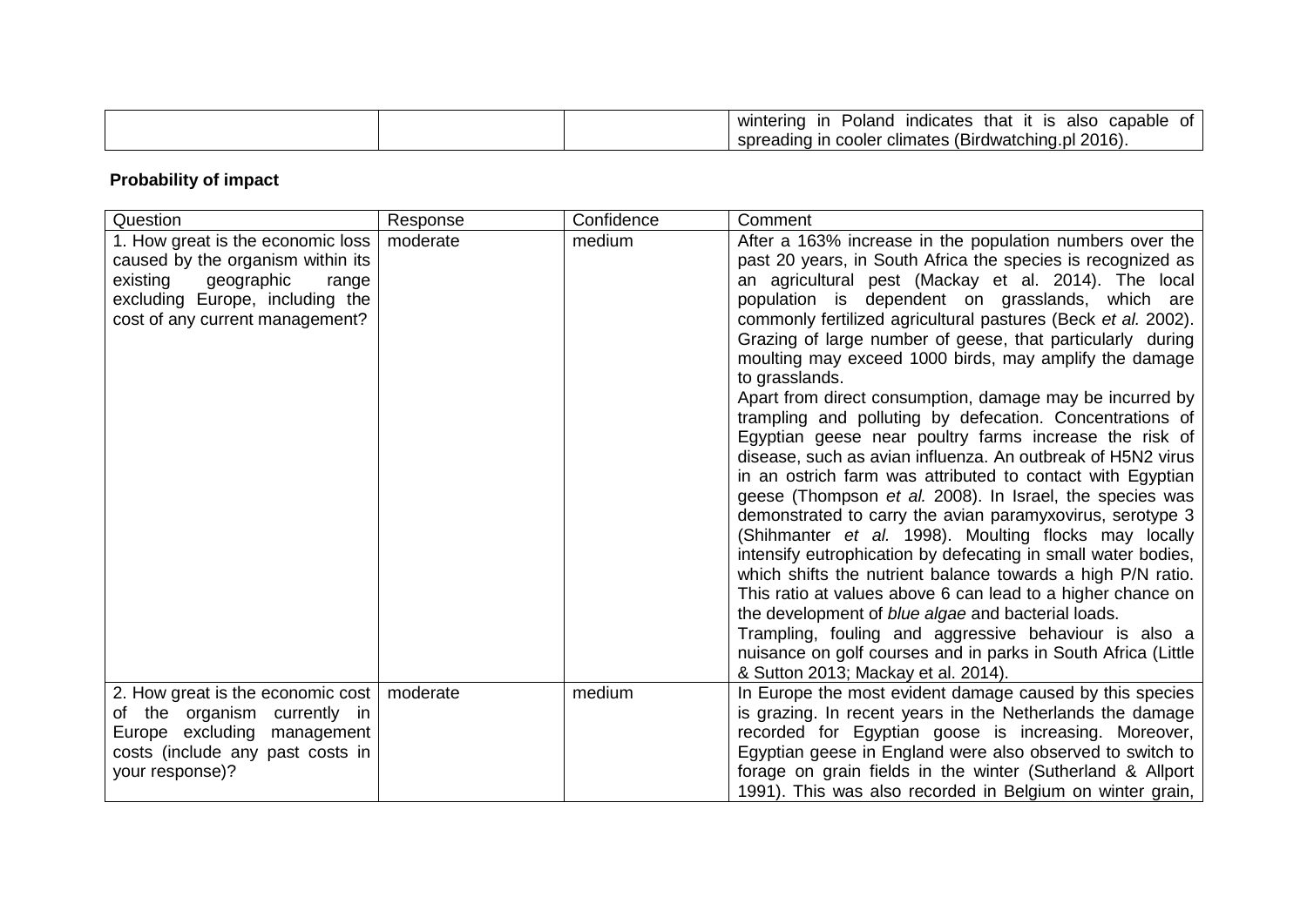|                                                                                                                                                                      |          |        | sugar beet and potato fields in winter and spring, which<br>behaviour is also described by Beck et al. (2002). In the<br>Netherlands feeding on winter wheat is known from several<br>areas in the western half of the country (Gyimesi & Lensink<br>2010).<br>Although the species is not known to make long distance<br>movements, it may be a potential vector of avian influenza.<br>Moulting aggregations in summer and large flocks feeding in<br>winter may increase the risk of easy spread of the disease,<br>particularly that these concentrations may be in the vicinity<br>of poultry farms (Gyimesi & Lensink 2010). |
|----------------------------------------------------------------------------------------------------------------------------------------------------------------------|----------|--------|------------------------------------------------------------------------------------------------------------------------------------------------------------------------------------------------------------------------------------------------------------------------------------------------------------------------------------------------------------------------------------------------------------------------------------------------------------------------------------------------------------------------------------------------------------------------------------------------------------------------------------|
| 3. How great is the economic cost   moderate<br>of the organism likely to be in the<br>in<br>Europe<br>excluding<br>future<br>management costs?                      |          | Medium | There is little doubt that the species will spread if no<br>management is undertaken. Although the economic costs at<br>the scale of the whole continent may remain moderate, in<br>areas where the species reaches highest numbers they<br>could be major.                                                                                                                                                                                                                                                                                                                                                                        |
| 4. How great are the economic<br>costs associated with managing<br>this organism currently in Europe<br>(include any past costs in your<br>response)?                | minor    | medium | Precise estimates of the management costs are not<br>available. Considering that no large-scale control has been<br>undertaken in Europe, these costs are likely to be minor.                                                                                                                                                                                                                                                                                                                                                                                                                                                      |
| 5. How great are the economic<br>costs associated with managing<br>this organism likely to be in the<br>future in Europe?                                            | moderate | medium | The cost will be increasing with the increasing populations,<br>although at the scale of the continent they can be be<br>estimated as moderate. The highest cost would be required<br>in areas where the species is most abundant, whereas the<br>costs of prevention and rapid response at early stages of<br>introductions would be lower.                                                                                                                                                                                                                                                                                       |
| How<br>6.<br>is<br>important<br>environmental harm caused by<br>the organism within its existing<br>geographic<br>range<br>excluding<br>Europe? How important is the | moderate | medium | While invasiveness of Egyptian goose is often suspected,<br>paucity of detailed studies of the impact of this species in its<br>introduced range does not allow to confirm these claims.<br><b>Ecological impact</b>                                                                                                                                                                                                                                                                                                                                                                                                               |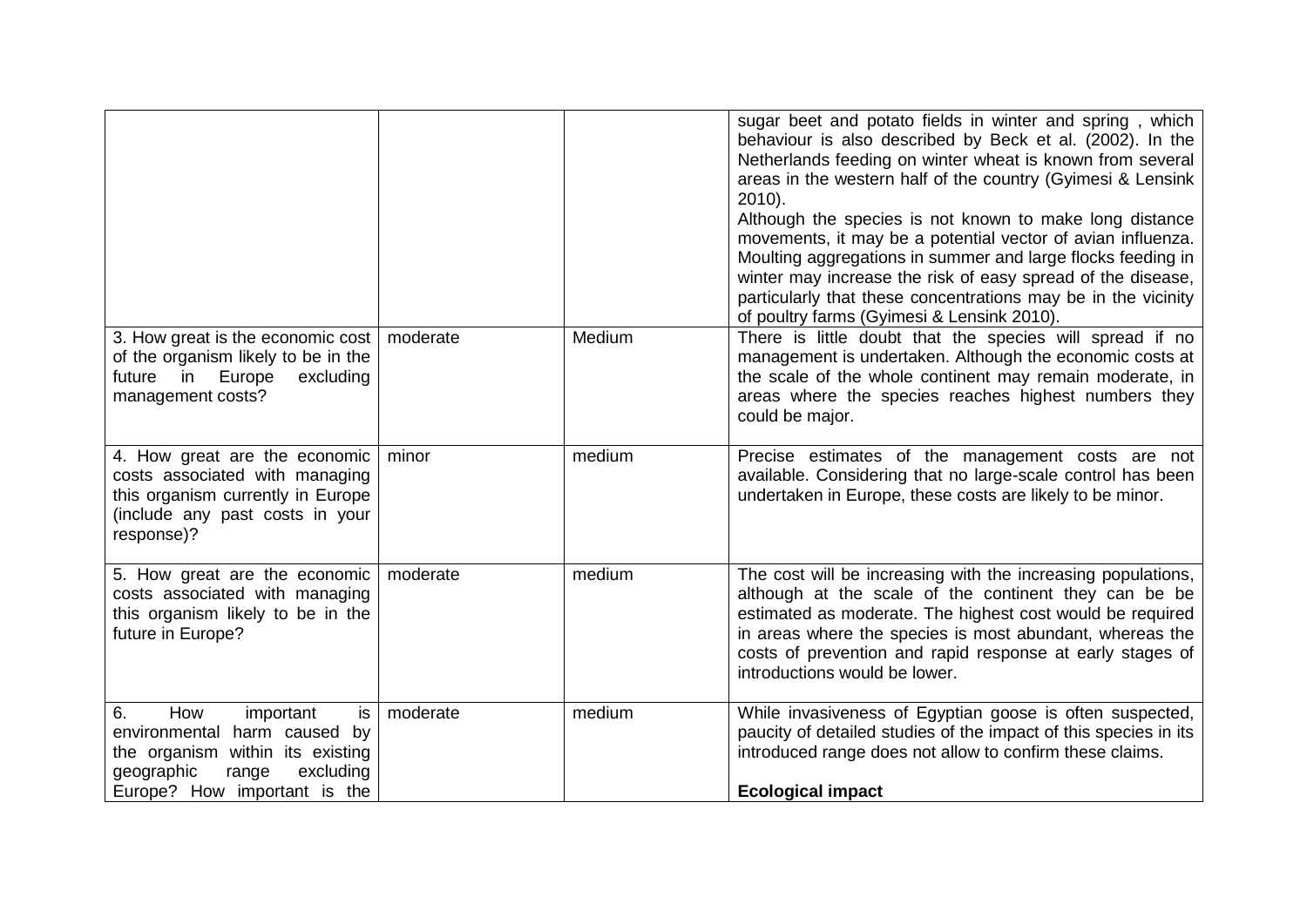| impact of the organism on                                              |  |                                                                                                                  |
|------------------------------------------------------------------------|--|------------------------------------------------------------------------------------------------------------------|
| biodiversity (e.g. decline in native                                   |  | Hybridization of Egyptian geese occurs with other goose                                                          |
| species, changes in native                                             |  | and duck species (Banks et al. 2008). Reported cases                                                             |
| species<br>communities,                                                |  | include mallard Anas platyrhynchos, ruddy shelduck                                                               |
| hybridisation) currently in Europe<br>(include any past impact in your |  | Tadorna ferruginea, shelduck T. tadorna, barnacle goose<br>Branta leucopsis and Canada goose B. canadensis       |
| response)?                                                             |  | (Lensink 1996; Harrop 1998; Lever 2005; McCarthy 2006).                                                          |
|                                                                        |  | Hybrids are usually infertile (Homma & Geiter 2010).                                                             |
|                                                                        |  | The species is aggressive towards other birds (Teixeira                                                          |
|                                                                        |  | 1979; Lensink 1996; Pieterse & Tamis 2005), which may                                                            |
|                                                                        |  | limit availability of foraging areas - particularly important                                                    |
|                                                                        |  | during moulting (usually in summer), when many waterfowl                                                         |
|                                                                        |  | species become flightless.                                                                                       |
|                                                                        |  | In the Netherlands and Belgium, there is some evidence                                                           |
|                                                                        |  | that Egyptian Geese may cause a reduction in the numbers                                                         |
|                                                                        |  | of other waterbirds, through its aggressive behaviour                                                            |
|                                                                        |  | towards them (Sneep 1999; Anselin & Devos 2007, van der                                                          |
|                                                                        |  | Have et al. 2015).                                                                                               |
|                                                                        |  | The Egyptian goose may chase away goshawks Accipiter                                                             |
|                                                                        |  | gentilis and buzzards from their nests, which forces them to                                                     |
|                                                                        |  | delay the onset of their breeding at a risk of failure (van Dijk                                                 |
|                                                                        |  | 2000). The species also takes over nesting sites of                                                              |
|                                                                        |  | shelducks and mallards (Van den Bergh 1993; Lensink                                                              |
|                                                                        |  | 1996). Egyptian geese may start breeding already in<br>February thus taking over the most suitable nesting sites |
|                                                                        |  | before other species start their breeding period.                                                                |
|                                                                        |  |                                                                                                                  |
|                                                                        |  | In South Africa breeding success of black a sparrowhawk                                                          |
|                                                                        |  | Accipiter melanoleucus was lowered as a result of taking                                                         |
|                                                                        |  | over the nests by Egyptian geese (Curtis et al. 2007). New                                                       |
|                                                                        |  | research also show that black sparrowhawks avoid direct                                                          |
|                                                                        |  | conflict with Egyptian goose - large and aggressive                                                              |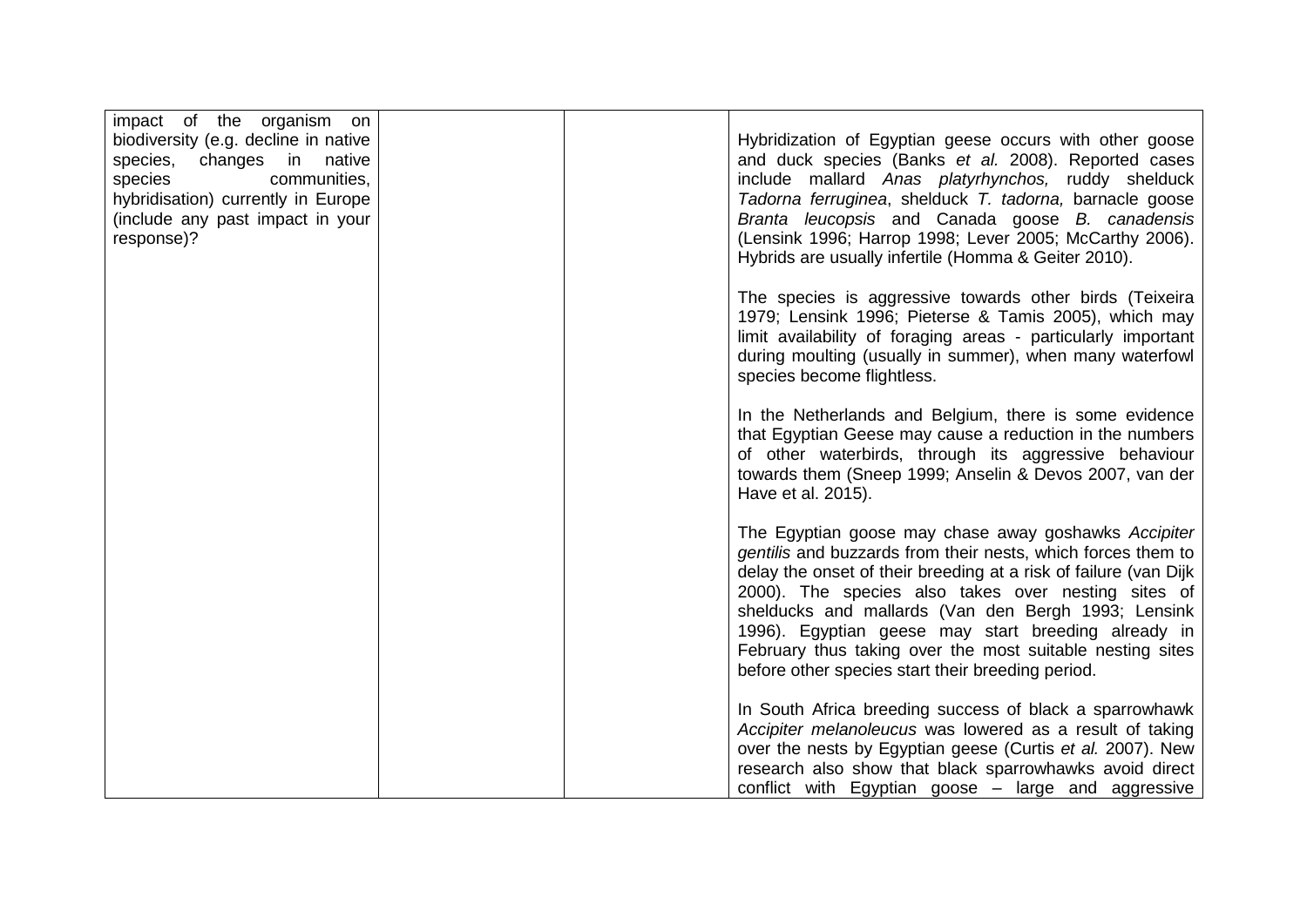|                                                                                                                                                                                                                                                                                    |          |        | competitor and instead choose the passive strategy of<br>allocating more resources to multiple nest building<br>(Sumasgutner et al. 2016).<br>Fierce territoriality causes that Egyptian geese may drown<br>other species, including shelduck, Magellan goose<br>Chloephaga picta, mallard, moorhen Gallinula chloropus,<br>house sparrow Passer domesticus, starling Sturnus<br>vulgaris, magpie Pica pica and blackbird Turdus merula<br>(Eikhoudt 1973). |
|------------------------------------------------------------------------------------------------------------------------------------------------------------------------------------------------------------------------------------------------------------------------------------|----------|--------|-------------------------------------------------------------------------------------------------------------------------------------------------------------------------------------------------------------------------------------------------------------------------------------------------------------------------------------------------------------------------------------------------------------------------------------------------------------|
| 7. How important is the impact of<br>the organism on biodiversity likely<br>to be in the future in Europe?                                                                                                                                                                         | moderate | low    | Lack of detailed studies into the current levels of threat from<br>the Egyptian goose make it difficult to make solid projections<br>for the future. If uncontrolled, the spread of populations<br>established in the past as well as new escapes and<br>releases could increase the geographic scope of the current<br>impact upon the European biodiversity.                                                                                              |
| 8. How important is alteration of   moderate<br>ecosystem function (e.g. habitat<br>change, nutrient cycling, trophic<br>interactions), including losses to<br>ecosystem services, caused by<br>the organism currently in Europe<br>(include any past impact in your<br>response)? |          | low    | Moulting aggregations may locally intensify eutrophication<br>processes by defecating in small waters bodies. This may<br>shift the nutrient balance towards a high P/N ratio. This ratio<br>at values above 6 can lead to a higher chance on the<br>development of blue algae and bacterial loads (Anselin &<br>Devos 2007; Gyimesi & Lensink 2010).                                                                                                       |
| 9. How important is alteration of $\vert$ moderate<br>ecosystem function (e.g. habitat<br>change, nutrient cycling, trophic<br>interactions), including losses to<br>ecosystem services, caused by<br>the organism likely to be in<br>Europe in the future?                        |          | low    | As is the case with forecasting future impact on biodiversity,<br>it is difficult to reliably predict future ecosystem function<br>because of paucity of data on the current situation. Further<br>uncontrolled spread of the already established populations,<br>enhanced by new escapes and releases, are likely to<br>extend the area in which the impact will be incurred.                                                                              |
| 10. How important is it that   moderate<br>genetic traits of the organism<br>could be carried to other species,<br>modifying their genetic nature and                                                                                                                              |          | medium | Egyptian geese hybridise with other geese and ducks<br>(Banks et al. 2008), including mallard Anas platyrhynchos,<br>ruddy shelduck Tadorna ferruginea, shelduck T. tadorna,<br>barnacle goose Branta leucopsis and Canada goose B.                                                                                                                                                                                                                         |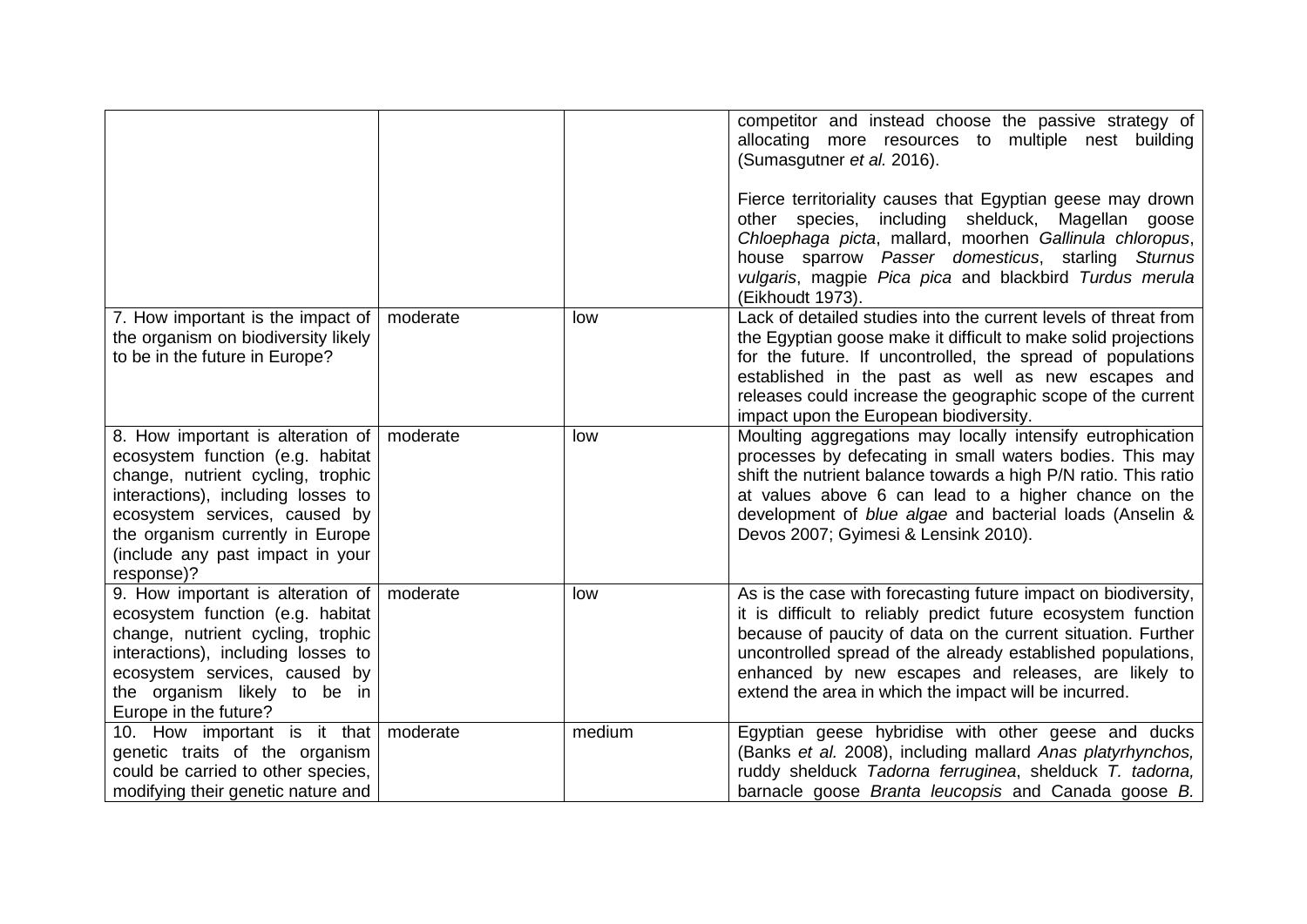| making their economic,<br>environmental or social effects<br>more serious?                                                                                                                              |          |          | canadensis (Lensink 1996; Harrop 1998; Lever 2005;<br>McCarthy 2006). Hybrids are usually infertile (Homma &<br>Geiter 2010). The species that hybridise with the Egyptian<br>goose are not threatened but with increasing population of<br>Egyptian goose hybridisation may locally lead to significant<br>genetic pollution.                                                                                                                                                                                                                                                                                                                                                                                                                                                                                                                                                              |
|---------------------------------------------------------------------------------------------------------------------------------------------------------------------------------------------------------|----------|----------|---------------------------------------------------------------------------------------------------------------------------------------------------------------------------------------------------------------------------------------------------------------------------------------------------------------------------------------------------------------------------------------------------------------------------------------------------------------------------------------------------------------------------------------------------------------------------------------------------------------------------------------------------------------------------------------------------------------------------------------------------------------------------------------------------------------------------------------------------------------------------------------------|
| 11. How important is social,<br>human health or other harm (not<br>directly included in economic and<br>environmental categories) caused<br>by the organism within its existing<br>geographic range?    | moderate | low      | Large flocks of Egyptian geese may be a nuisance due to<br>defecating on public roads, and in recreational areas near<br>water reservoirs. Although no records are available of<br>Egyptian geese attacking humans, the species is known to<br>be aggressive (Gyimesi & Lensink 2010). The species can<br>cause an aircraft bird strike risk within their native range<br>(Wright 2011).                                                                                                                                                                                                                                                                                                                                                                                                                                                                                                    |
| 12. How important is the impact   moderate<br>of the organism as food, a host, a<br>symbiont or a vector for other<br>damaging<br>organisms<br>(e.g.<br>diseases)?                                      |          | moderate | The species may be a vector of avian influenza. Moulting<br>aggregations in summer and large flocks feeding in winter<br>may increase the risk of easy spread of the disease,<br>particularly that these concentrations may be in the vicinity<br>of poultry farms (Gyimesi & Lensink 2010). In South Africa,<br>an outbreak of H5N2 avian influenza at an ostrich farm was<br>attributed to the presence of Egyptian goose (Thompson et<br>al. 2008). In Israel it was demonstrated that the species<br>carries the avian paramyxovirus, serotype 3 (Shihmanter et<br>al. 1998). The species is not a long distance migrant,<br>therefore it should not play a crucial role as a large-scale<br>vector of diseases. However, it was proved that populations<br>of neighbouring countries do exchange, thus a limited<br>spread of diseases may easily occur(Gyimesi & Lensink<br>$2010$ ). |
| 13. How important might other   minimal<br>impacts not already covered by<br>previous questions be resulting<br>introduction<br>0f<br>the<br>from<br>organism?<br>(specify<br>the<br>in<br>comment box) |          | high     | Not known                                                                                                                                                                                                                                                                                                                                                                                                                                                                                                                                                                                                                                                                                                                                                                                                                                                                                   |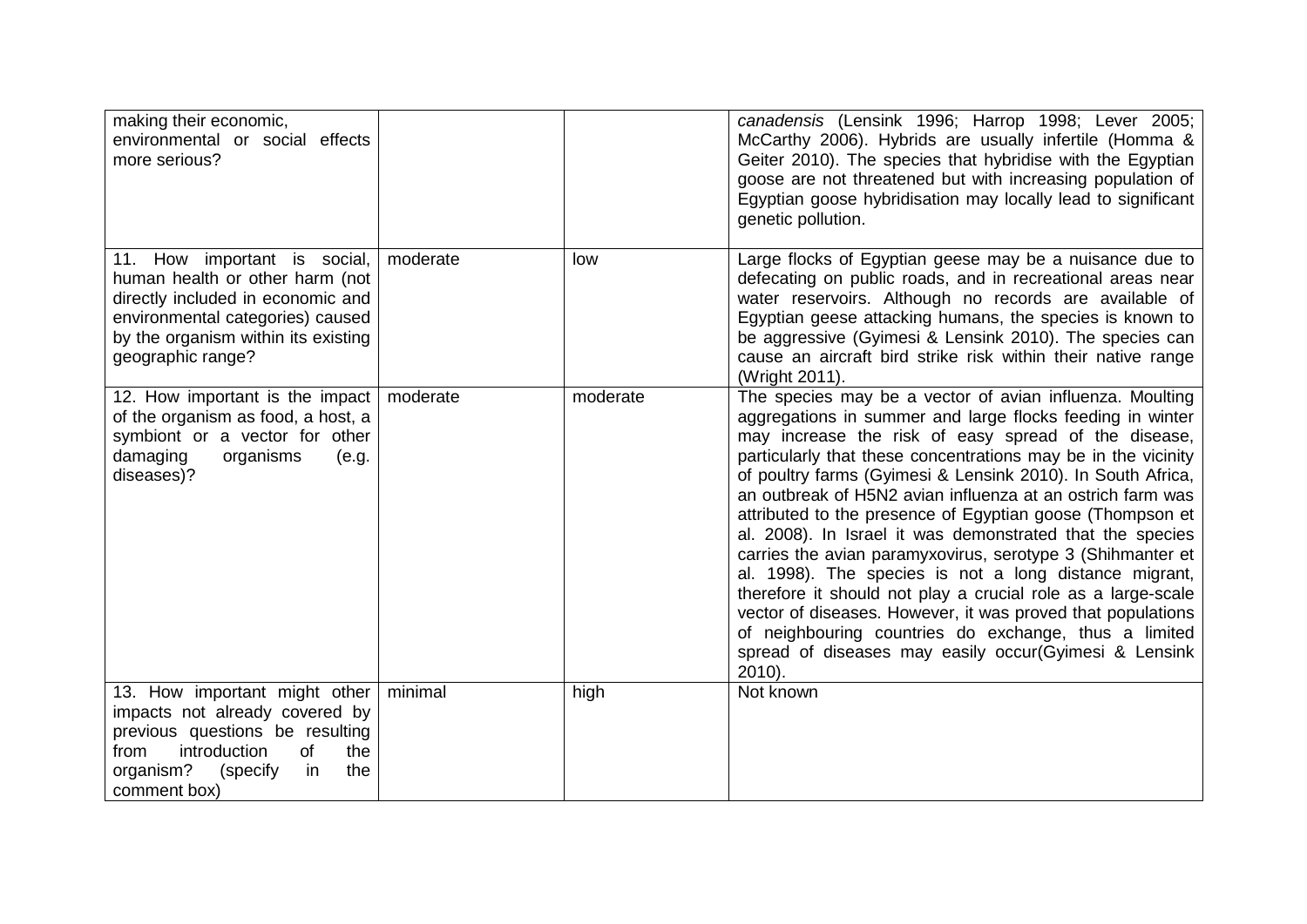| 14. How important are the   moderate<br>expected impacts of the organism<br>despite any natural control by<br>other organisms, such<br>as<br>predators, parasites or pathogens<br>that may already be present in<br>Europe? | moderate | Adult geese have few natural enemies. Eggs and gooslings<br>may be predated by mammals, birds, or predatory fish<br>(Sutherland & Allport 1991). However, the history of the<br>species presence in Europe indicates that natural enemies<br>do not prevent it from establishment and spread. |
|-----------------------------------------------------------------------------------------------------------------------------------------------------------------------------------------------------------------------------|----------|-----------------------------------------------------------------------------------------------------------------------------------------------------------------------------------------------------------------------------------------------------------------------------------------------|
| 15. Indicate any parts of Europe   western Europe<br>where economic, environmental<br>and social impacts are particularly<br>likely to occur (provide as much<br>detail as possible).                                       | high     | Oldest and largest European populations occur in the<br>western part of the continent, therefore the likelihood of<br>impact is highest there.                                                                                                                                                |

#### **RISK SUMMARIES**

|                         | Response    | Confidence | Comment                                                                                                                                                                                                                                                                                                                                                                                                                                                                                                                                                                                                                                                                                                                                              |
|-------------------------|-------------|------------|------------------------------------------------------------------------------------------------------------------------------------------------------------------------------------------------------------------------------------------------------------------------------------------------------------------------------------------------------------------------------------------------------------------------------------------------------------------------------------------------------------------------------------------------------------------------------------------------------------------------------------------------------------------------------------------------------------------------------------------------------|
| Summarise entry         | very likely | high       | The species is already present in the Risk Assessment area<br>in Great Britain, The Netherlands, Belgium, France,<br>Germany, Austria, Spain, Sweden, Denmark, Italy, Poland,<br>with viable populations.<br>The primary pathway for entry involves their escape or<br>deliberate release from captivity. The origin of the pathway is<br>considered to be the keeping of the animals in captivity but<br>also deliberate introductions in parks. New areas are also<br>colonised by individuals dispersing from the established<br>populations. The species is still intentionally imported and<br>traded in many European countries and is already keeps as a<br>ornamental bird in zoos, parks, gardens, private collections<br>and animal farms. |
| Summarise establishment | very likely | high       | The species already established in Great Britain, The<br>Netherlands, Belgium, Germany, Denmark, Poland.<br>Due to its generalist, mainly herbivorous feeding behaviour,                                                                                                                                                                                                                                                                                                                                                                                                                                                                                                                                                                             |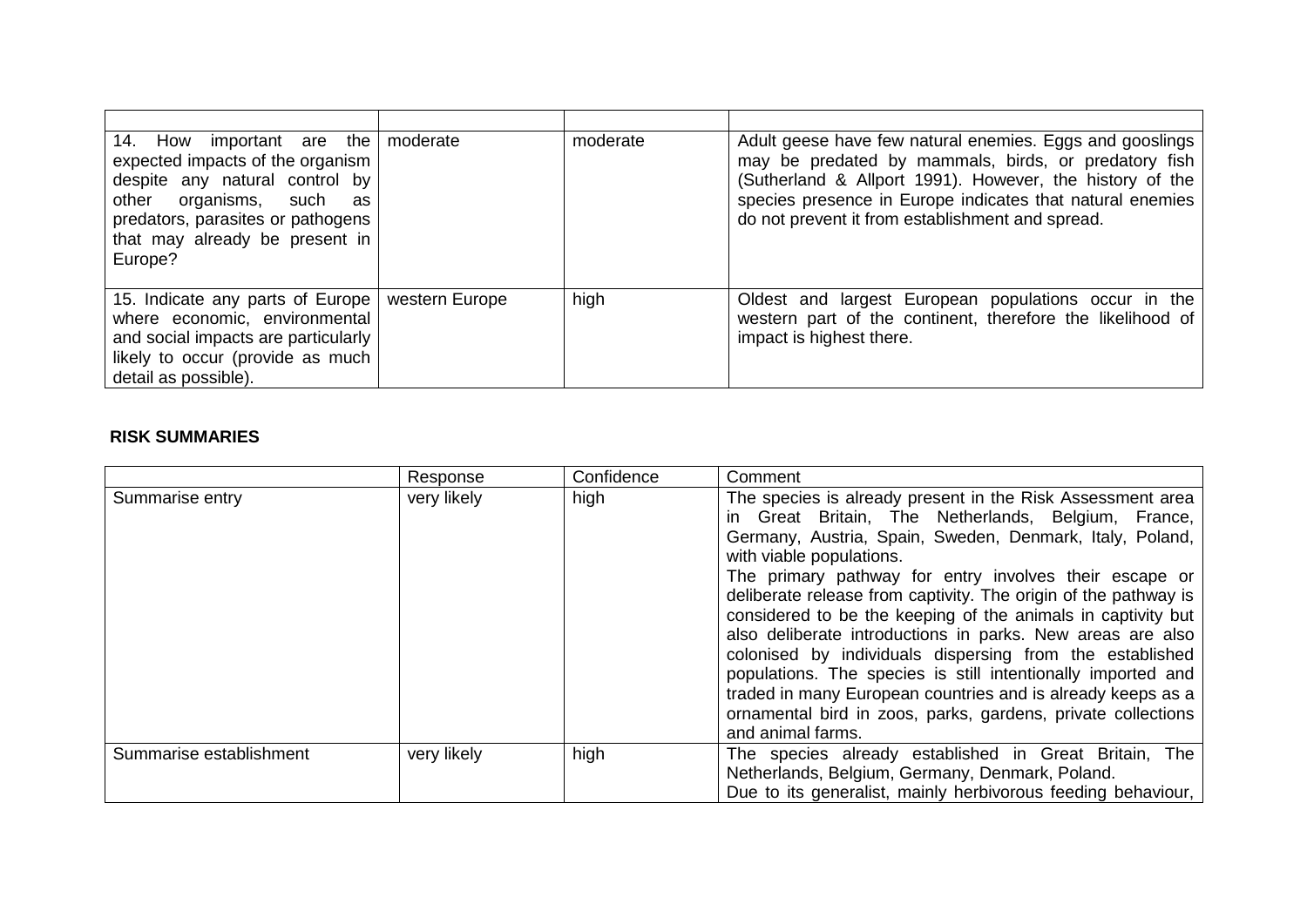|                  |             |        | wide range of nesting sites, it is a species that easily finds its<br>needs in new environments. In addition, its robustly built<br>body, non-migratory behaviour, aggressive territorial defence,<br>large clutch size, multiple broods, few predators and high<br>chick survival all add to its high potential to establish new fast<br>growing populations For these reasons most territories in<br>European countries are considered suitable for Egyptian<br>goose.                                                                                                                                                                                                                                                                                                                                                                                                                                                                                                                                           |
|------------------|-------------|--------|--------------------------------------------------------------------------------------------------------------------------------------------------------------------------------------------------------------------------------------------------------------------------------------------------------------------------------------------------------------------------------------------------------------------------------------------------------------------------------------------------------------------------------------------------------------------------------------------------------------------------------------------------------------------------------------------------------------------------------------------------------------------------------------------------------------------------------------------------------------------------------------------------------------------------------------------------------------------------------------------------------------------|
| Summarise spread | very likely | high   | In case of new introduction in other countries, the likelihood of<br>establishment is high and the spread could be fast.<br>It is likely that the species will further spread, at least<br>southwards. According to earlier assessments it was<br>expected that the $0^{\circ}$ C isocline would form the approximate<br>border of the possible expansion range, as severe winters<br>may have a negative effect on this tropical-subtropical<br>species. However, the recent expansion of the species and<br>successful wintering in Poland indicates that it is also capable<br>of spreading in cooler climates (Birdwatching.pl).                                                                                                                                                                                                                                                                                                                                                                               |
| Summarise impact | moderate    | medium | The magnitude of present and future impacts will depend on<br>the results of management activities and the possible<br>establishment of new populations.<br>The most evident damage caused by Egyptian goose is<br>negative influence on the native species. The negative<br>ecological impact on native goose and duck species occur in<br>the form of hybridization, competition for food, competition for<br>nesting sites, introduction and spread of diseases.<br>Furthermore, the species may have impact on agriculture.<br>Grazing of a large number of geese causes damage to<br>grasslands. Additionally to direct consumption, damage may<br>be caused also by trampling and polluting pastures by<br>defecation. High concentrations of Egyptian geese nearby<br>poultry farms may raise concerns for the occurrence of avian<br>influenza or other pathogenic diseases. Finally, moulting<br>aggregations may locally intensify eutrophication processes<br>by defecating in smaller standing waters. |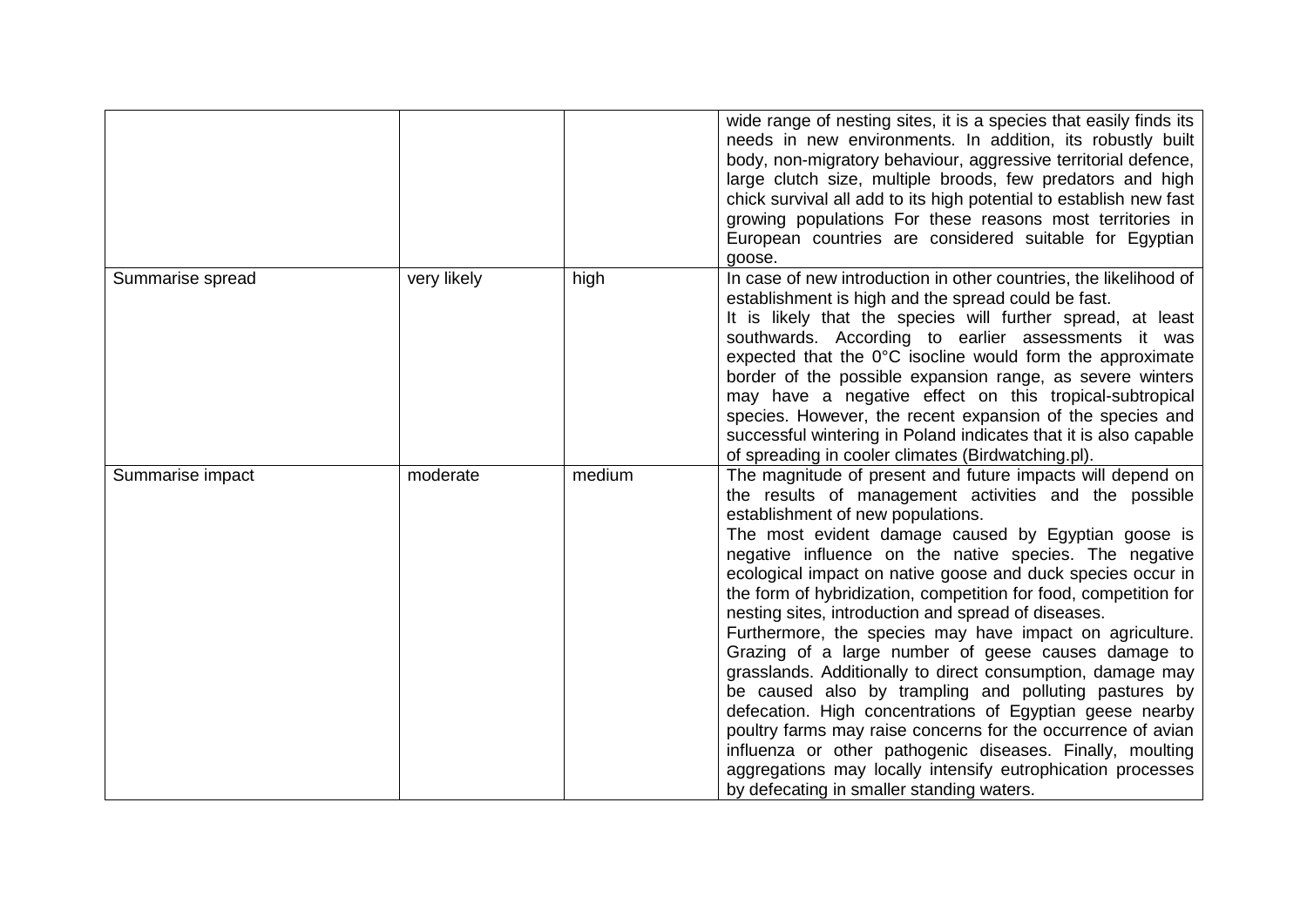| Conclusion of the risk assessment | high | medium | It is beyond doubt that the species is capable of<br>establishment and spread in large parts of the EU territory.<br>While invasiveness of Egyptian goose is often suspected,<br>paucity of detailed studies of the impact of this species in its<br>introduced range makes it difficult to confirm these claims.<br>However, the existing evidence indicates that the presence of<br>the species does have some impact upon agriculture, water<br>quality and native species. It is likely that with no<br>management, the level of these impacts will increase with the<br>increasing range and numbers of Egyptian goose population. |
|-----------------------------------|------|--------|-----------------------------------------------------------------------------------------------------------------------------------------------------------------------------------------------------------------------------------------------------------------------------------------------------------------------------------------------------------------------------------------------------------------------------------------------------------------------------------------------------------------------------------------------------------------------------------------------------------------------------------------|
|-----------------------------------|------|--------|-----------------------------------------------------------------------------------------------------------------------------------------------------------------------------------------------------------------------------------------------------------------------------------------------------------------------------------------------------------------------------------------------------------------------------------------------------------------------------------------------------------------------------------------------------------------------------------------------------------------------------------------|

#### **Additional questions – climate change**

| Question                                                                                                             | Response | Confidence | Comment                                                                                                                                                                                                                                                                                                                                                                                                                               |
|----------------------------------------------------------------------------------------------------------------------|----------|------------|---------------------------------------------------------------------------------------------------------------------------------------------------------------------------------------------------------------------------------------------------------------------------------------------------------------------------------------------------------------------------------------------------------------------------------------|
| 1. What aspects of climate<br>change, if any, are most likely to<br>affect the risk assessment for this<br>organism? | likely   | high       | Egyptian goose is rapidly spreading in Europe nowadays,<br>also in the countries with colder summers and winters than<br>in it its native region, e.g. Poland, where the species is also<br>capable of overwintering. If the climate is warming up,<br>probably it will have a positive impact on this species and<br>may further benefit the species in colonising new areas<br>where the current climatic conditions are too harsh. |
| 2. What aspects of the risk<br>assessment are most likely to<br>change as a result of climate<br>change?             | moderate | medium     | Probability of establishment and spread are most likely to<br>modify as a result of climate change – if we consider global<br>warming.                                                                                                                                                                                                                                                                                                |

#### **References**

Alien Species in Poland 2016. Online database [www.iop.krakow.pl/ias](http://www.iop.krakow.pl/ias) ; accessed 16 July 2016. Anselin, A. & K. Devos, 1994. Populatieschattingen van broedvogels in Vlaanderen, periode 1989-91. Vlavico, Gent. Avifaunistic Commission 2013. The Polish Rarity Commission [www.komisjafaunistyczna.pl](http://www.komisjafaunistyczna.pl/) ; accessed 14.02.2016 Banks, A.N., L.J. Wright, I.M.D. Maclean, C. Hann & M.M. Rehfisch, 2008. Review of the status of introduced non-native waterbird species in the area of the African-Eurasian Waterbird Agreement: 2007 update British Trust for Ornithology, Norfolk.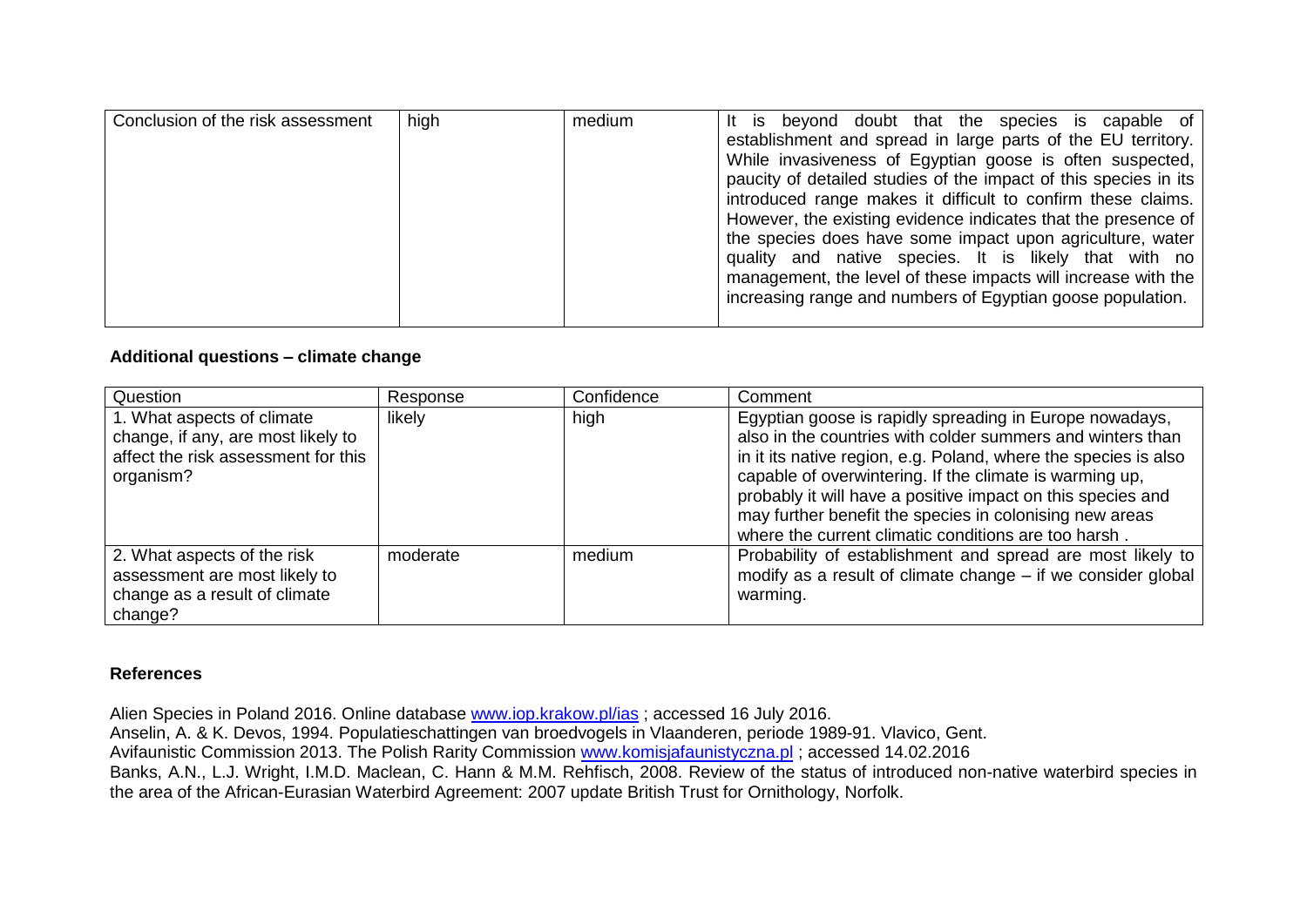Beck, O., A. Anselin & E. Kuijken, 2002. Beheer van verwilderde watervogels in Vlaanderen. Onderzoeksresultaten en buitenlandse bevindingen. Instituut voor Natuurbehoud, Brussel.

BirdLife International. 2012. Alopochen aegyptiaca. The IUCN Red List of Threatened Species 2012: e.T22679993A40146722. http://dx.doi.org/10.2305/IUCN.UK.2012-1.RLTS.T22679993A40146722.en. Downloaded on 15 July 2016.

Birdwatching.pl 2016. [www.birdwatchin.pl](http://www.birdwatchin.pl/) ; accessed 19.07.2016.

Blair, M.J., H. McKay, A.J. Musgrove & M.M. Rehfisch, 2000. Review of the status of introduced non-native waterbird species in the agreement area of the African-Eurasian Waterbird Agreement. Research contract CR0219. British Trust for Ornithology, Thetford.

Braun, D.G., 2004. First documented nesting in the wild of Egyptian Geese in Florida. Florida Field Naturalist 32(4): 138-143.

Brehm, A.E., 1927. Az allatok vilaga. 4. kiadas. Gondolat kiado, Budapest.

Brown, L., K. Urban & P. Newman, 1982. Birds of Africa. vol. I. Academic Press, New York.

Cramp, S. & K.E.L. Simmons, 1978. The Birds of the Western Palearctic. vol. I. Oxford University Press, Oxford.

Curtis, O.E., P.A. Hockey & A. Koeslag, 2007. Competition with Egyptian Geese *Alopochen aegyptiaca* overrides environmental factors in determining productivity of Black Sparrowhaks *Accipiter melanoleucus*. Ibis 149(3): 502-508.

DAISIE 2008. Deliverinf Alien Invasive Species Inventories for Europe; [www.europe-aliens.org](http://www.europe-aliens.org/) accessed 15.07.2016.

Del Hoyo, J., A. Elliot & J. Sargatal, 1992. Handbook of the birds of the world. vol. 1: Ostrich to Ducks. Lynx Edicions, Barcelona.

Deutscher Jagdverband 2013. Jagdstatistik. 2011/2012. Gänse (Wild gänse, Nilgans). [https://www.jagdverband.de/sites/default/files/4509\\_pressegrafik\\_jagdstatistik\\_gaense\\_0.jpg](https://www.jagdverband.de/sites/default/files/4509_pressegrafik_jagdstatistik_gaense_0.jpg)

Die Welt 2014. Nilgänse werden in Deutschland zur Plage. [http://www.welt.de/wissenschaft/tierwelt/article131841596/Nilgaense-werden-in-](http://www.welt.de/wissenschaft/tierwelt/article131841596/Nilgaense-werden-in-Deutschland-zur-Plage.html)[Deutschland-zur-Plage.html](http://www.welt.de/wissenschaft/tierwelt/article131841596/Nilgaense-werden-in-Deutschland-zur-Plage.html)

van Eerden, M. R., M. Zijlstra, M. van Roomen & A. Timmerman, 1996. The response of *Anatidae* to changes in agricultural practice: long-term shifts in the carrying capacity of wintering waterfowl. Gibier Faune Sauvage 13(2): 681-707.

Eikhoudt, H., 1973. Nijlganzen *Alopochen aegyptiacus* (L) boven Friesland. Vanellus 26: 202-205.

Gibbons, D.W., J.B. Reid & R.A. Chapman, 1993. The new atlas of breding birds in Britain and Ireland: 1988-91. Poyser, Calton.

Gyimesi A., Lensink R. 2010. Risk analysis of the Egyptian Goose in the Netherlands, Bureau Waardenburg bv / Ministry of Agriculture, Nature and Food Quality, Invasive Alien Species Team.

Harrop, A. H. J., 1998. Successful hybridisation between Ruddy Shelduck and Egyptian Goose. British Birds 91: 281-281.

Homma, S. & O. Geiter, 2010. Movements of neozoan ("exotic") geese in Germany and the Netherlands tracked by ringing. SOVON Ganzen en zwanendag, Arnhem.

Lensink, R., 1996. De opkomst van exoten in de Nederlandse avifauna; verleden, heden en toekomst. Limosa 69: 103-130.

Lensink, R., 1998. Temporal and spatial expansion of the Egyptian goose *Alopochen aegyptiacus* in The Netherlands, 1967-94. Journal of Biogeography 25: 251-263.

Lensink, R., 1999a. Aspects of the biology of Egyptian Goose *Alopochen aegyptiacus* colonizing The Netherlands. Bird Study 46: 195-204. Lever, C. (2005). Naturalised Birds of the World. Poyser, London.

Little, R.M. & Sutton, J.L. 2013. Perceptions towards Egyptian Geese at the Steenberg Golf Estate, Cape Town, South Africa. Ostrich: Journal of African Ornithology, 84, 1–3.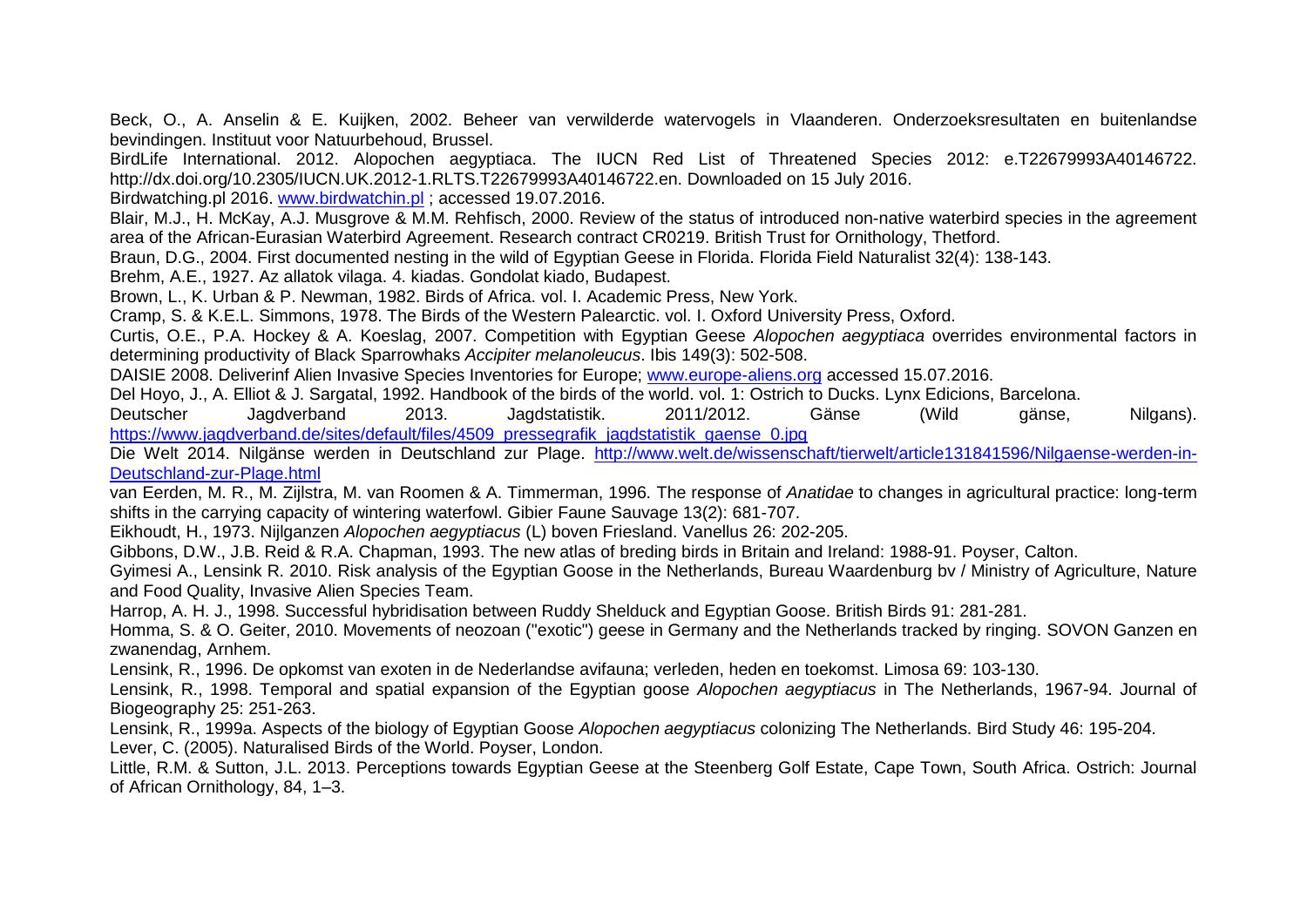Long, J.L., 1981. Introduced birds of the world. Universe Books, New York.

McCarthy, E.M. 2006. Handbook of Avian Hybrids of the World. Oxford University Press.

Mackay, B., Little, R.M., Amar, A. & Hockey, P.A.R. 2014. Incorporating environmental considerations in managing Egyptian Geese on golf courses in South Africa. The Journal of Wildlife Management, 78, 671–678.

MacLean, G.L., 1997. Egyptian Goose Alopochen aegyptiacus. J.A. Harrison, D.G. Allan, L.G. Underhill, M. Herremans, A.J. Tree, V. Parker & C.J. Brown (eds.). The atlas of southern African birds, vol. 1. Birdlife South Africa. Johannesburg.

Mangnall, M.J. & Crowe, T.M. 2001. Managing Egyptian geese on the croplands of the Agulhas Plain, Western Cape, South Africa. South African Journal of Wildlife Research, 31, 25–34.

Mangnall, M.J. & Crowe, T.M. 2002. Population dynamics and the physical and financial impacts to cereal crops of the Egyptian Goose Alopochen aegyptiacus on the Agulhas Plain, Western Cape, South Africa. Agriculture, Ecosystems & Environment, 90, 231– 246.McKenzie, A. J., & Robertson, P. A. 2015. Which species are we researching and why? A case study of the ecology of British breeding birds. PloS one, 10(7),

e0131004.

NABU Nordrhein-Westfalen 2016. Die Nilgans Alopochen aegyptiacus. https://nrw.nabu.de/natur-und-landschaft/landnutzung/jagd/jagdbarearten/wasservoegel/04390.html l accessed 19.07.2016.

Pieterse, S. & W. Tamis, 2005. Exoten in de Nederlandse avifauna: integratie of concurrentie? het Vogeljaar 53(1): 3-10.

Schenk, J., 1918. A kocsag hajdani es jelenlegi feszkelotelepei Magyarorszagon. Aquila 25 (Suppl. 2).

Shihmanter, E., Y. Weisman, A. Lublin, S. Mechani, R. Gruenberg, H. Horowith & M. Lipkind, 1998. Avian paramyxoviruses serotype 3 isolated from captive birds in Israel: Clinical signs, pathology, and antigenic characterization. Avian Diseases 42(2): 418-422.

Sneep, J.W. 1999. Control and eradication of non-native terrestrial vertebrates in the Netherlands. In: Workshop on the control and eradication of non-native terrestrial vertebrates, Malta, pp 51-57. Environmental Encounters, Council of Europe Publishing.

Sumasgutner, P., Millán J., Odette C., Koelsag A. & A. Amar, 2016. Is multiple nest building an adequate strategy to cope with inter-species nest usurpation? BMC Evolutionary Biology (2016) 16:97.

Sutherland, W.J. & G. Allport, 1991. The distribution and ecology of naturalized Egyptian Geese *Alopochen aegyptiacus* in Britain. Bird Study 38: 128-134.

Teixeira, R.M., 1979. Atlas van de Nederlandse broedvogels. Natuurmonumenten, 's-Graveland.

Thompson, P.N., M. Sinclair & B. Ganzevoort, 2008. Risk factors for seropositivity to H5 avian influenza virus in ostrich farms in the Western Cape Province, South Africa. Preventive Veterinary Medicine 86(1-2): 139-152.

Van den Bergh, A.B., 1993. De Nijlgans, een avifaunistische aanwinst of probleemvogel? Argus 18(2): 7-10.

van der Have, T. M., van den Boogaard B., Lensink R., Poszig D., Philippart, C.J.M. 2015. Alien species in the Dutch Wadden Sea: policies and management. Commissioned by: Common Wadden Sea Secretariat 29 June 2015 Report nr 15-126.

van Ommering, G. & T. Verstrael, 1987. Vogels van Berkheide. Werkgroep Berkheide/Stichting Publikatiefonds Duinen, Leiden. Wright, L.(2011. GB Non-native Organism Risk Assessment for Alopochen aegyptiacus . [www.nonnativespecies.org](http://www.nonnativespecies.org/) : accessed 15.07.2016